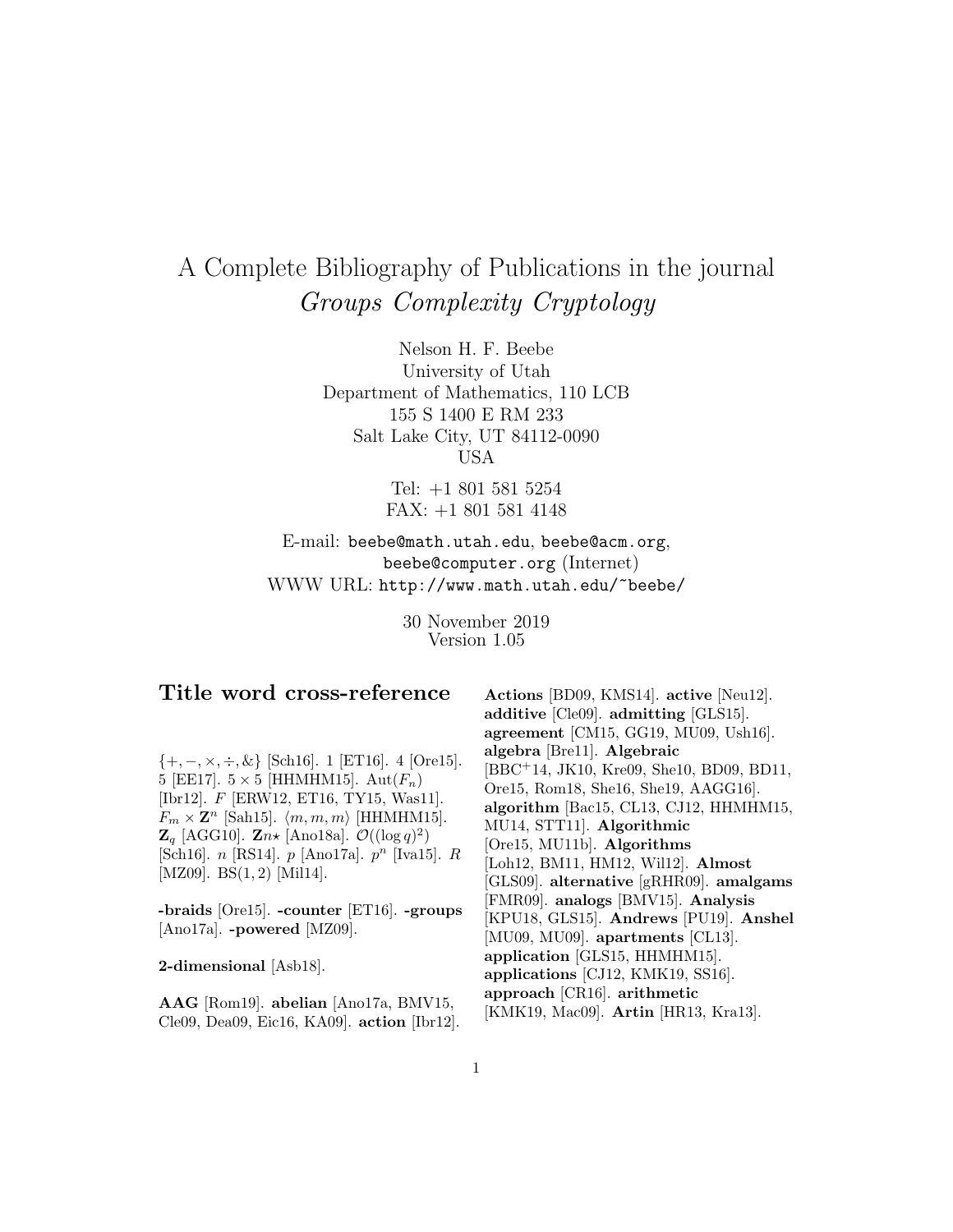**aspects** [FGRS14]. **associative** [Bre11, KT13]. **assumption** [Ano13, Ano18a, Ano19a]. **assumptions** [Neu12]. **asymmetric** [Kra13]. **asymptotic** [CFR10]. **asymptotics** [Wil12]. **Ate** [FC16]. **attack** [LU09, MR15, Rom16]. **attacks** [JK10, Kre09]. **Authenticated** [Ush16]. **Authentication** [GS09, GN12, GS12, LU09]. **automatic** [ET16, Gil14]. **automaticity** [HR13].

**automaton** [GG19]. **automorphism** [Eic16]. **automorphisms** [She19].

**base** [MR14]. **based**

[AAGG16, FMR13, GG19, GK16, KPU18, LU09, MZJ17, Rom15, Shp14, TY15]. **Baumslag** [Cle09]. **Ben** [Ros09]. **bilinear** [Das15]. **biography** [Ros09]. **biometric** [GN12]. **bits** [AK16]. **BN** [DG16]. **Boolean** [Ryb17]. **boundary** [Bac15]. **braid** [BD09, Ito10, KLT09, LU09, SW19]. **braids** [Ore15].

**cancellation** [Gil14]. **canonical** [KMT19]. **case** [Mya09, NR16]. **Cayley** [AGG10, Ant11, GM18]. **certain** [Ano18a, LU09]. **Certifying** [KN18]. **Challenge** [BBFT10]. **cheater** [PA19]. **cheaters** [PA19]. **ciphers** [BBC<sup>+</sup>14]. **circulant** [Mah10]. **class** [AAGG16, BD11, Bac15, KS19]. **classification** [She10]. **closest** [FMR13]. **Closure** [KS19]. **cogrowth** [ERW12]. **combinatorial** [Bac15, BBFT10, Rom17]. **commutative** [KK12, MZ09]. **commutator** [Ush16]. **compactness** [SS17]. **complete** [GHP09]. **complexity** [LT09, Mya09, NR16, Ryb13, Ryb15, TY15]. **component** [Bac15]. **Compositions** [SS16]. **compressed** [Loh12]. **computable** [Mil11]. **computation** [DG16, FC16]. **computational** [Ano13, Ano17a, Ano19a]. **compute** [Bac15, Bre11]. **Computing** [Sch16]. **conditions** [SS17]. **conjecture**

[FGRS18, PU19]. **Conjugacy** [PU19, BN16, CJ12, DDM12, KLT09, KLT10, LU09, MV17, Shn09, Vas11]. **conjugation** [GS09]. **Constructing** [Ano13, Ano19a]. **construction** [KMT19]. **context** [Bro14, Ho18, KS19]. **context-free** [Ho18, KS19]. **Continuous** [GN12]. **convex** [Sah15]. **coordinate** [She10]. **coset** [CL13]. **counter** [ET16]. **covering** [KNPS16]. **covers** [KMT19]. **Cramer** [KA09]. **Cryptanalysis** [MN15, Mon19, MU09, Rom17]. **cryptographic** [Rom19]. **Cryptography** [CM17, CJ12, GK16, KMK19, MR14, Rom18, SZ09]. **cryptosystem** [FMR13, GHP09, KA09, MZJ17, Rom15, Rom17]. **Curtis** [PU19]. **curves** [DG16, FC16, Fri17]. **Cutting** [Krö10]. **Cyclic** [DDM12, But17]. **Cylinders** [Ibr12].

**decidability** [Ven14]. **Decision** [KA09, SZ09]. **decomposition** [Bre11, MR15, Rom16]. **decompositions** [Wil12]. **Decoy** [Shp14]. **Decoy-based** [Shp14]. **Dehornoy** [BD09]. **densities** [CFR10]. **diagonalizable** [MZJ17]. **diagrams** [KMT19, MU11b]. **diameter** [AGG10]. **differentiable** [Iva15]. **Diffie** [Eft12]. **diffusion** [SDR19]. **digital** [KK12, STT11]. **dimension** [HK13]. **dimensional** [Asb18, Bre11]. **Diophantine** [GMO17, MR14, Ryb13]. **Direct** [SS17, Wil12]. **discrete** [Mah10, MU14, Sch16]. **distributive** [KT13]. **doubles** [Pue16].

**each** [Asb18]. **echelon** [Ros13]. **Effective** [KMT19]. **elementary** [Ano17a, FGRS18, Fri17, GLS15]. **elements** [Asb18, But17]. **elliptic** [FC16, Fri17]. **embedding** [Cho09]. **encryption** [GKS18b, Rom15]. **endomorphism** [FFK11]. **Equations** [Rom12, CR16, GMR11, KMT19, Tim17].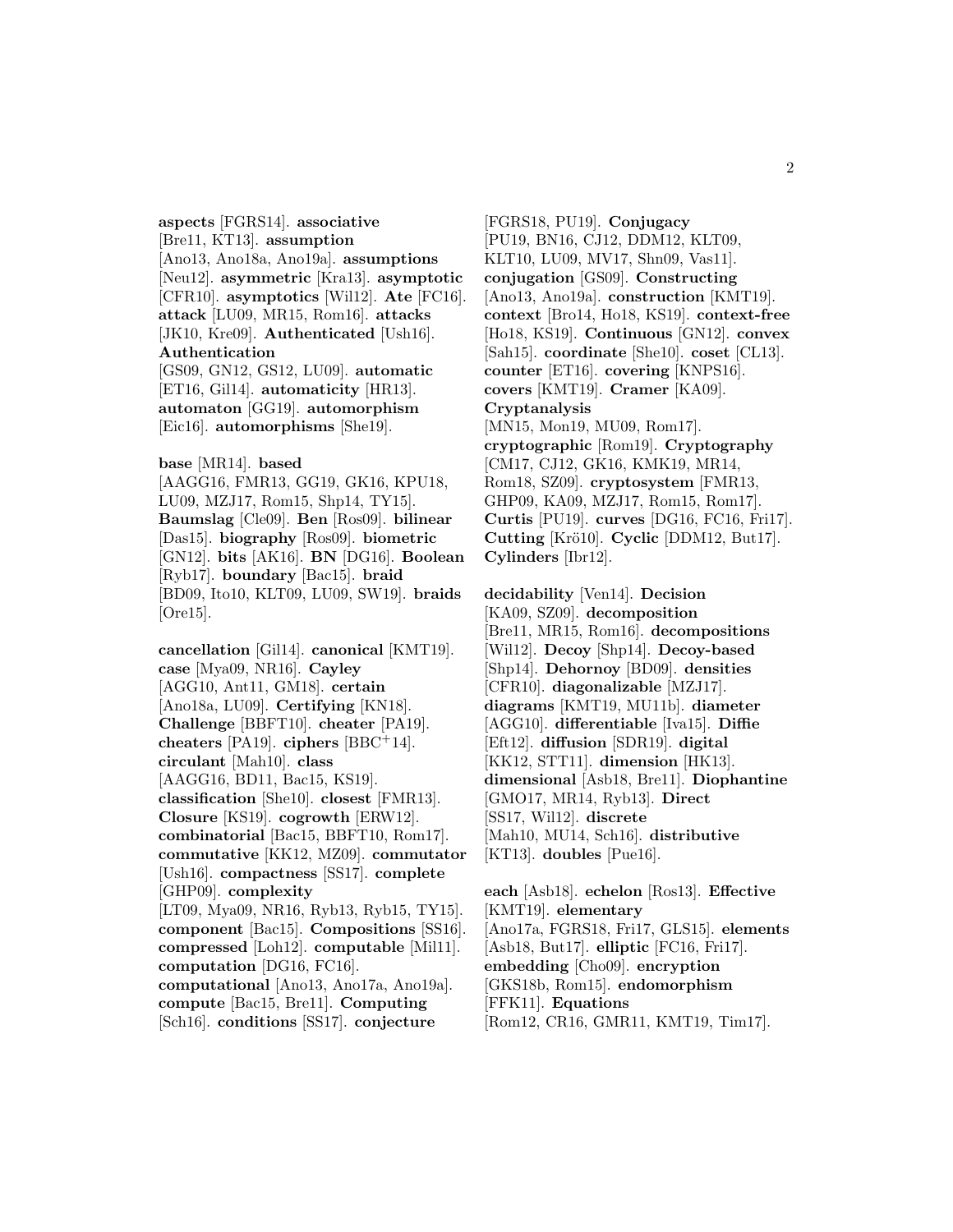**eraser**<sup>TM</sup> [AAGG16]. **escrow** [Das15]. **establishment** [KT13, Neu12]. **estimates** [KN18]. **Evolutionary** [CJ12, CR16]. **examples** [SW19]. **exchange** [Eft12, KKS13]. **Existence** [Mac09, Wil12]. **expanding** [LW12]. **exponentiation** [DG16]. **exponents** [GLS15]. **extensions** [DE15].

**factor** [Cle09]. **Factoring** [AK16, Ano13, Ano18a, Ano19a]. **Faithful** [FR13, FR11]. **families** [Ano17a, LW12]. **family** [Ano13, Ano18a, Ano19a]. **fast** [HHMHM15]. **Faster** [FC16]. **fields** [Mil11]. **final** [DG16]. **find** [CL13]. **Fine** [Ros09]. **finite** [Ano13, Ano17a, Ano19a, AT15, Bre11, Ito10, MU14, Pue16]. **finite-dimensional** [Bre11]. **finitely** [CFR10, Chi14, Eic16, HK13, SZ18]. **fixed** [BM11]. **Free** [But17, Ano13, Ano17a, Ano18a, Ano19a, Ant11, Bro14, Cle09, Das15, Dea09, EE17, GLS09, GMR11, HK13, Ho18, KMS14, KMT19, KS19, MR14, Ros13, SZ18, Tim17, Vas11]. **Friends** [Mil14]. **Front** [Ano17b, Ano18b]. **Frontmatter** [Ano17c, Ano18c, Ano19b, Ano19c, Ano19d]. **Fuchsian** [Mac09]. **fully** [GKS18b]. **function** [GM18, Mon19]. **functions** [AAGG16, GN12, GS13, Iva15, Mya09, SS16].

**galore** [Kre09]. **gaps** [KN18]. **Garside** [SW19, KLT10]. **general** [Ano13, Ano18a, Ano19a, Rom18]. **generalisation** [Kra13]. **Generalized** [Gil14, BBC<sup>+</sup>14, BN16, gRHR09]. **generated** [CFR10, Eic16, HK13, SZ18]. **generating** [BD11]. **Generic** [FMR09, Mya09, NR16, Ryb13, Ryb17, CFR10, Ryb15, STT11]. **geodesic** [ER10, HR13]. **geometries** [CL13]. **geometry** [She10, She19]. **Goldfeld** [MU09]. **graph** [AGG10, ET16, NR16, Ryb15]. **graphs** [Ant11, AT15, Krö10, MU11a]. **Grigorchuk** [MV17]. **Group**

[DE15, Ven14, Asb18, BD09, BBFT10, Cle09, Dea09, Eic16, ERW12, ET16, FFK11, FMR09, Fri17, GLS15, GK16, KKS13, LU09, Mah10, MV17, MN15, MU14, Pue16, She19, Shp10, TY15, Was11]. **group-based** [GK16]. **Group-theoretic** [Ven14]. **Groups** [Bro14, GKS18a, Ano13, Ano17a, Ano19a, Ant11, Asb18, BD11, Bac15, BN16, But17, CFR10, Chi14, Cho09, Cle09, Con10, CJ12, CR16, EE17, ER10, FR11, FR13, FGRS14, FGRS18, GLS09, GMO17, GMR11, Gil14, GG19, HK13, HR13, Ito10, KMK19, KLT09, KLT10, KNPS16, KMT19, KS19, LT09, LW12, Mac09, MZ09, MZJ17, Mil11, MT17, MU11a, MU11b, MR14, NBR10, Osi09, RS14, Rom12, Ros13, SW19, Shn09, SZ18, Tim17, Vas11, Wei10, gRHR09]. **Growth** [FFK11].

**hard** [GN12]. **hard-to-invert** [GN12]. **hardness** [Ryb17]. **hash** [AAGG16, GM18, Mon19]. **hashing** [SS16]. **Heisenberg** [BN16]. **Hellman** [Eft12]. **Hessian** [CM17]. **Hirsch** [EE17]. **Holmes** [GS12]. **Hom** [KMT19]. **Hom-diagrams** [KMT19]. **homology** [AT15, NBR10]. **homomorphic** [GKS18b]. **hulls** [Sah15]. **Hurwitz** [Con10]. **Hydra** [Pue16]. **hyperbolic** [KMT19, NBR10, Osi09].

**identification** [PA19]. **II** [FR13]. **improved** [Rom19]. **indistinguishable** [LW12]. **induced** [Ibr12]. **inert** [Ros13]. **Infinite** [KMS14, FGRS14]. **information** [Shp14]. **integer** [Ano13, Ano18a, Ano19a]. **integral** [GLS15]. **intersection** [Ros13]. **intractability** [Ano13, Ano18a, Ano19a]. **introducing** [Neu12]. **introduction** [Mil11]. **invariant** [BM11]. **invariants** [MZJ17]. **invert** [GN12]. **irreducible** [She16]. **isomorphic** [Was11]. **Isomorphism** [LW12, EE17, NR16, Ryb15].

**Kampen** [MU11b]. **Kaplansky** [FGRS18].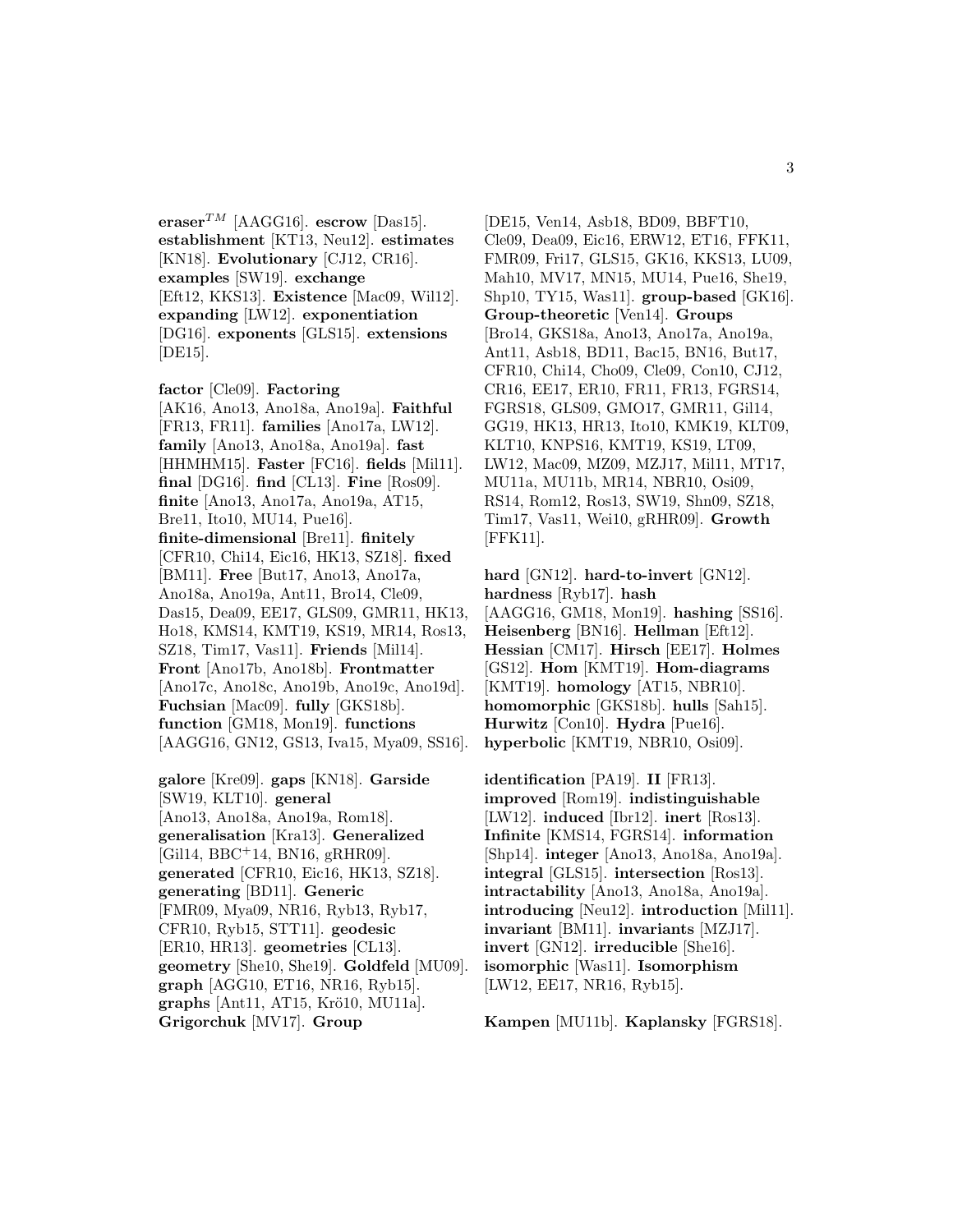**Key** [CM15, Das15, GG19, Eft12, FMR13, GKS18b, GHP09, KA09, KKS13, KT13, MZJ17, MU09, Neu12, Rom15, Rom17, SZ09, Ush16]. **Key-escrow** [Das15]. **Knapsack** [MT17].

**lacunary** [Osi09]. **language** [Ho18, TY15]. **large** [MU11a, Wei10]. **Larue** [BD09]. **latin** [CZ10]. **lattice** [BMV15, CCR11]. **law** [Fri17, MU11a]. **layers** [SDR19]. **leak** [GS12]. **least** [AK16]. **left** [KT13]. **Lemieux** [MU09]. **length** [EE17, Ore15]. **like** [BBC<sup>+</sup>14]. **limit** [FR11, FR13]. **linear** [Asb18, But17, MR15, SS16]. **linearly** [She16]. **locally** [GLS09]. **Log** [MV17]. **Log-space** [MV17]. **logarithm** [Mah10, MU14]. **logarithms** [Sch16]. **look** [KM13].

**Magnus** [GLS09]. **mapping** [BD11, Bac15]. **mapping-class** [BD11]. **matrices** [Eft12, KKS13, Mah10, MN15, MU14]. **matrix** [GS09, HK13, HHMHM15, Kas10]. **matter** [Ano17b, Ano18b]. **max** [RS14]. **max-** [RS14]. **maximal** [Mac09]. **McCool** [BD11]. **MDS** [SDR19]. **Memory** [DG16]. **Memory-saving** [DG16]. **Metabelian** [Dea09, GLS15, MR14, RS14, Tim17]. **method** [BD11, GS12]. **model** [FC16, Mil11]. **modification** [FMR13]. **modular** [Mon19]. **moduli** [AK16]. **modulo** [Iva15]. **monoids** [Cho09, Kra13, She10]. **most** [AK16, EE17]. **multi** [AK16, Das15, Ibr12]. **multi-cylinders** [Ibr12]. **multi-power** [AK16]. **multi-signature** [Das15]. **multiple** [CJ12, Ho18, KS19]. **multiplication** [HHMHM15].

**n** [Ho18]. **natural** [She10]. **Nielsen** [KPU18]. **nilpotent** [Dea09, EE17, GMO17, HK13, MZ09, MT17]. **No** [GS12]. **No-leak** [GS12]. **Non** [BMV15, KK12, KT13, KA09, KM13, Mac09, Mah10].

**Non-abelian** [BMV15, KA09]. **Non-associative** [KT13]. **Non-commutative** [KK12]. **non-existence** [Mac09]. **non-singular** [Mah10]. **non-uniformity** [KM13]. **noncommutative** [Eft12]. **nonlinear** [Rom16, SDR19]. **note** [FR11, KLT09, NBR10]. **number** [KNPS16]. **numbers** [Asb18, Cle09, MU11a, She10]. **numerical** [KN18].

**one** [Bac15, GS13, Mya09]. **one-way** [GS13, Mya09]. **open** [GK16]. **operations** [Sch16]. **orbit** [Ven14]. **order** [Asb18]. **Orderable** [FGRS18]. **ordered** [She16]. **orderings** [Ito10]. **orientable** [Bac15]. **oriented** [SDR19].

**pairing** [DG16, FC16]. **pairings** [Das15]. **Palindromic** [RS14]. **parallel** [CR16]. **parallels** [CM15]. **party** [Neu12]. **passive** [Neu12]. **password** [BBFT10]. **pencil** [CM17]. **points** [BM11]. **poly** [Bro14]. **poly-context-free** [Bro14]. **polycyclic** [CR16, GMO17, GK16]. **Polynomial** [Vas11, GLS15]. **Power** [MZ09, AK16]. **Power-commutative** [MZ09]. **powered** [MZ09]. **Practical** [GKS18b, LU09]. **presence** [PA19]. **Presentations** [Kas10, Bac15, GMO17, Gil14]. **presented** [Chi14]. **primes** [AK16]. **private** [FMR13, GKS18b]. **private-key** [GKS18b]. **probabilistic** [Rom15]. **problem** [BN16, Bro14, CJ12, EE17, Ho18, KLT09, KLT10, Mah10, MV17, MT17, Mon19, MU14, NR16, PU19, Ryb13, Ryb15, Ryb17, Shn09]. **problems** [DDM12, ER10, GMO17, GKS18a, GK16, LT09, MU11b, SZ09, Shp10]. **product** [Dea09, HHMHM15, HM12, Wil12]. **products** [RS14, SS17, Vas11]. **projective** [Asb18]. **proof** [Fri17, Krö10]. **proofs** [BD09]. **properties** [BBC<sup>+</sup>14, CFR10, DE15, KS19]. **property**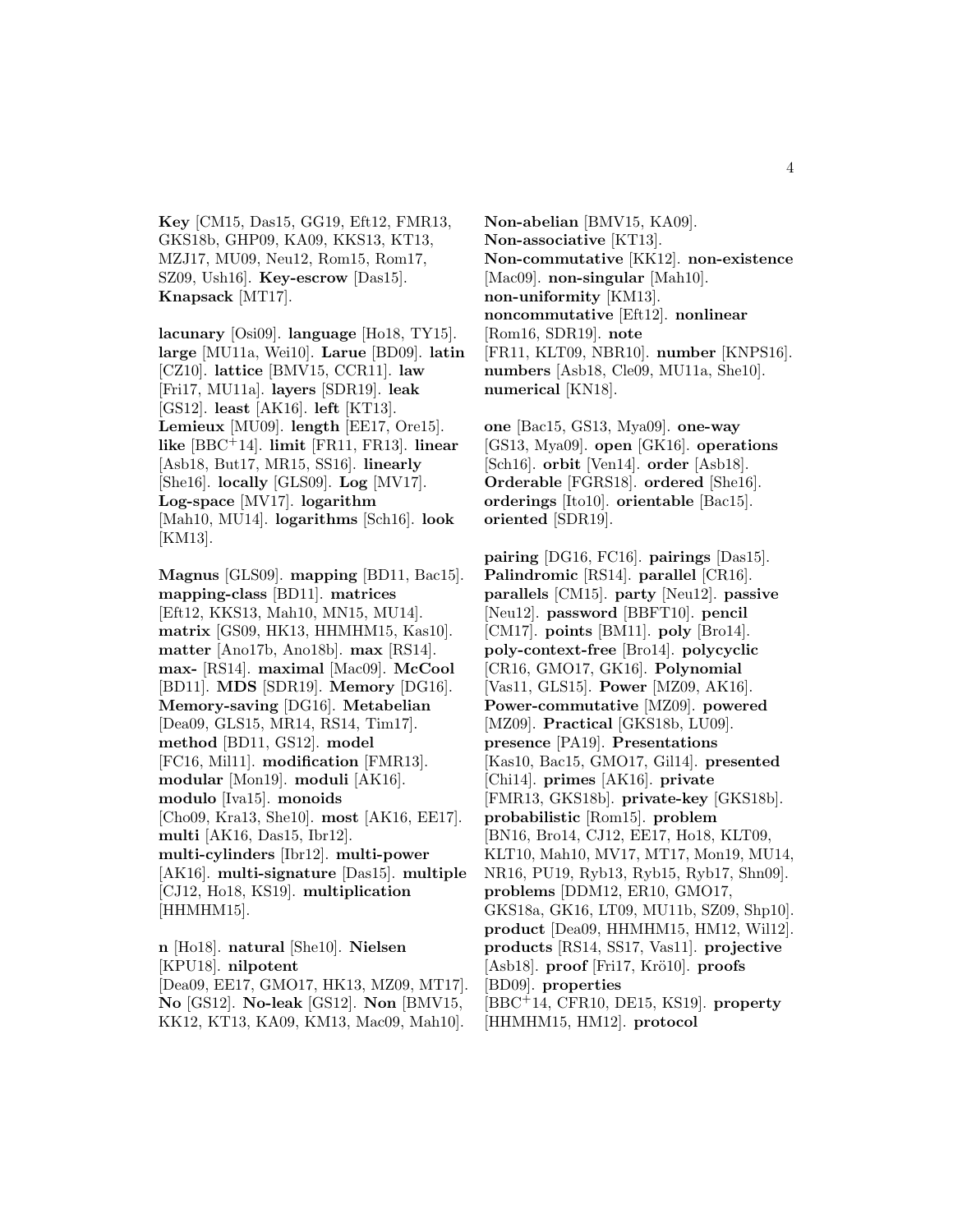[Eft12, LU09, MU09, Rom19, Ush16]. **Pseudo** [Ano17a, Ano13, Ano18a, Ano19a]. **Pseudo-free** [Ano17a, Ano13, Ano18a, Ano19a]. **PTIME** [BN16]. **Public** [KKS13, MZJ17, GHP09,

KA09, Rom15, Rom17, SZ09]. **Public-key** [MZJ17, GHP09, Rom15].

**Quantum** [BM11, MU14]. **quasiconvex** [Sah15]. **quasipositive** [Ore15]. **questions** [GLS09].

**R.** [Was11]. **Ramp** [PA19]. **Random** [GMO17, GMR11, MU11b, AGG10]. **Randomized** [SDR19]. **rate** [FFK11]. **rational** [Cle09]. **real** [GLS15]. **Recognition** [Asb18, Ore15]. **Reflections** [FGRS14]. **regularity** [HR13]. **relatives** [Mil14]. **remark** [Tim17]. **representations** [FR11, FR13, HK13]. **residually** [Pue16]. **response** [BBFT10]. **restricted** [BN16, But17]. **results** [BD09]. **revisited** [Krö10]. **Rewriting** [Cho09, DDM12]. **Rijndael** [BBC<sup>+</sup>14]. **Rijndael-like** [BBC<sup>+</sup>14]. **rings** [Eft12, GKS18b, KKS13, Kas10, MN15, MU14]. **rounding** [BMV15]. **RSA** [AK16, Rom15]. **rushing** [PA19].

**SAT** [JK10]. **SAT-solvers** [JK10]. **satisfiability** [Ryb17]. **saving** [DG16]. **scheme** [Das15, FMR13]. **schemes** [CZ10, KPU18, Rom18]. **Search** [HM12, Shp10, CJ12, HHMHM15, KA09, PU19]. **searching** [Ryb15]. **Secrecy** [GS13]. **secret** [CZ10, FMR13, KPU18, PA19]. **secure** [GM18]. **security** [BBFT10, Neu12, Shp14]. **Selmer** [FC16]. **semilattices** [She16]. **semilinear** [GKS18a]. **set** [Asb18]. **sets** [She16]. **sharing** [AK16, CZ10, FMR13, KPU18, PA19]. **Shephard** [Wei10]. **Sherlock** [GS12]. **shifted** [KLT09, LU09]. **short** [Krö10, Ros09]. **Shortlex** [HR13]. **Shoup** [KA09]. **shuffle** [Shn09]. **signature**

[Das15, STT11]. **signatures** [KK12]. **significant** [AK16]. **simple** [KNPS16]. **singular** [Mah10]. **SLP** [Loh12]. **SLP-compressed** [Loh12]. **small** [Gil14, KNPS16]. **software** [SDR19]. **software-oriented** [SDR19]. **Solitar** [Cle09]. **solution** [BN16, CJ12]. **solvable** [RS14, Vas11]. **solvers** [JK10]. **solving** [CR16]. **Some** [ER10, KMK19, SW19, FGRS14, GLS09, KNPS16]. **Space** [LT09, MV17]. **special** [DE15]. **spectral** [KN18]. **spherical** [Tim17]. **sporadic** [KNPS16]. **squares** [CZ10]. **Stallings** [Krö10]. **status** [GK16]. **strings** [Loh12]. **Strong** [MU11a]. **structure** [Krö10]. **Subgroup** [KLT10]. **Subgroups** [Was11, Ano18a, BM11, CCR11, Cle09, FMR09, KLT10, Ros13, Sah15]. **submonoids** [SZ18]. **subset** [Mon19]. **subsurfaces** [SW19]. **sum** [Mon19]. **surfaces** [Bac15]. **survey** [GK16, Loh12]. **symmetric** [KNPS16]. **Symmetries** [AT15]. **system** [MN15]. **systems** [Cho09, CR16, KT13].

**test** [HM12]. **tetrahedron** [gRHR09].  $theorem$  [FMR13, GLS09, Krö10]. **theoretic** [Ven14]. **theoretical** [MR14]. **theory** [BBFT10, FGRS18, Mil11, Osi09, SW19, Shp10]. **Thompson** [ERW12, ET16, TY15, Was11]. **three** [Ore15]. **Thurston** [Ito10]. **Thurston-type** [Ito10]. **time** [Vas11]. **Tits** [gRHR09]. **Torsion** [Cle09, Chi14, EE17, HK13, KMT19, Mac09, Osi09]. **Torsion-free** [Cle09, KMT19]. **transformations** [KPU18]. **transitive** [Iva15]. **Tree** [CCR11, TY15]. **Tree-based** [TY15]. **triangles** [Wei10]. **triple** [HHMHM15, HM12]. **triples** [HHMHM15, HM12]. **tropical** [CM15, CM17]. **Tsaranov** [gRHR09]. **Two** [Neu12, Rom18]. **Two-party** [Neu12]. **type** [Ito10].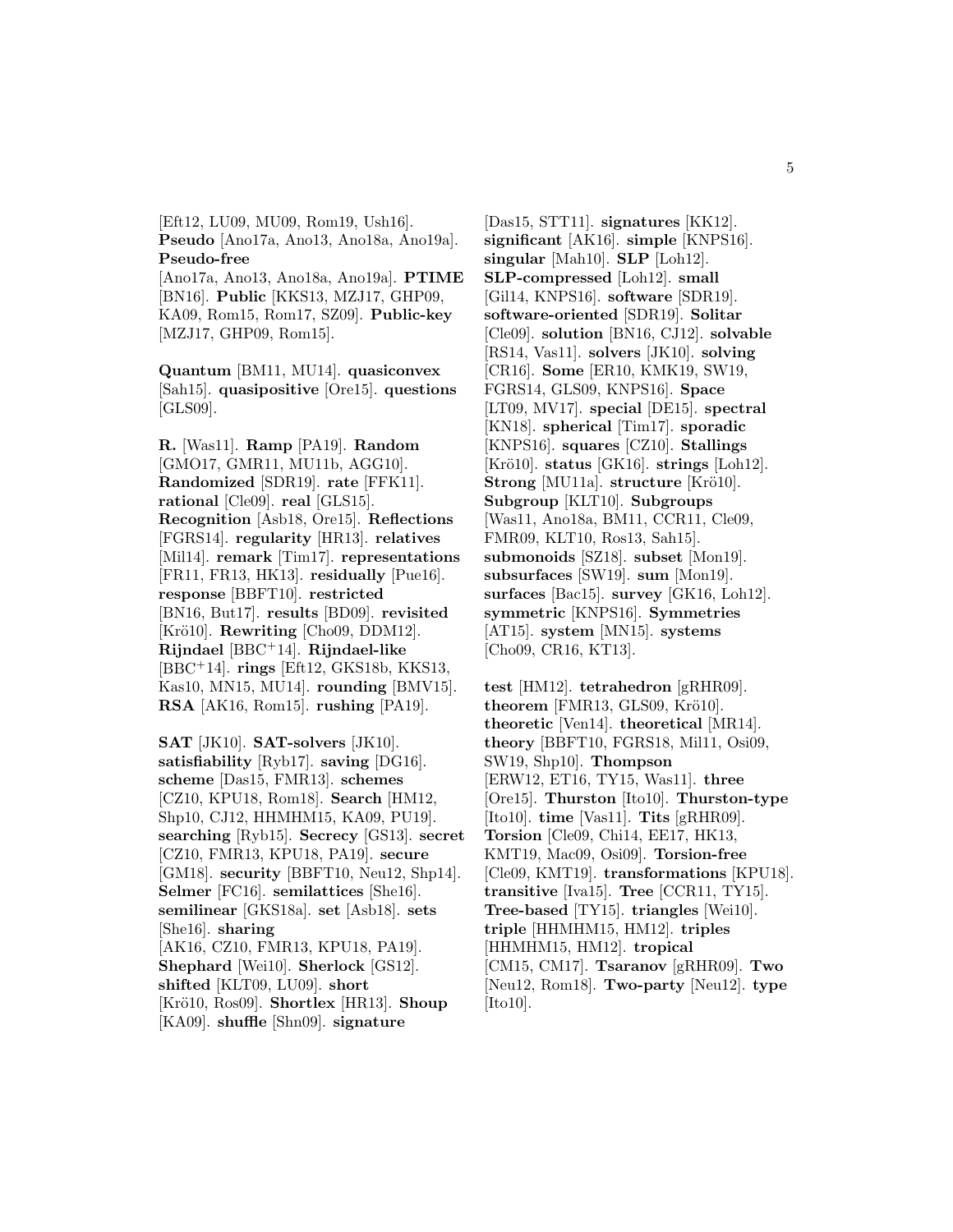**uniformity** [KM13]. **unipotent** [But17]. **universal** [KMS14, Osi09, She19]. **update** [Con10]. **Using** [SZ09, BBFT10, Das15, Eft12, JK10, KKS13, MN15, Sch16].

**varieties** [SS17]. **vector** [FMR13]. **version** [GM18, Rom19]. **virtually** [Ant11, Eic16, SZ18].

**way** [GS13, Mya09]. **weakly** [Ano18a]. **Wedderburn** [Bre11]. **whose** [GKS18a]. **width** [RS14]. **without** [GS13, Neu12]. **witness** [Shp10]. **word** [Bro14, GKS18a, Ho18, LT09, Shn09]. **words** [KMS14]. **wreath** [RS14, Vas11].

**Z** [Ho18]. **Zieschang** [BD11].

# **References**

**Anshel:2016:CHF**

[AAGG16] Iris Anshel, Derek Atkins, Dorian Goldfeld, and Paul E. Gunnells. A class of hash functions based on the algebraic eraser<sup>TM</sup>. Groups. Complexity. Cryptology, 8(1):1–7, 2016. CO-DEN ???? ISSN 1867-1144 (print), 1869-6104 (electronic).

### **Amir:2010:DRC**

[AGG10] Gideon Amir and Ori Gurel-Gurevich. The diameter of a random Cayley graph of  $\mathbf{Z}_q$ . Groups. Complexity. Cryptol $oqu, 2(1):59-65, 2010.$  CODEN ???? ISSN 1867-1144 (print), 1869-6104 (electronic).

#### **Akchiche:2016:FMP**

[AK16] Omar Akchiche and Omar Khadir. Factoring multi-power

RSA moduli with primes sharing least or most significant bits. Groups. Complexity. Cryptology, 8(1):47–54, 2016. CODEN ???? ISSN 1867-1144 (print), 1869-6104 (electronic).

### **Anokhin:2013:CPF**

[Ano13] Mikhail Anokhin. Constructing a pseudo-free family of finite computational groups under the general integer factoring intractability assumption. Groups. Complexity. Cryptology, 5(1):53–74, 2013. CODEN ???? ISSN 1867-1144 (print), 1869-6104 (electronic).

### **Anokhin:2017:PFF**

[Ano17a] Mikhail Anokhin. Pseudofree families of finite computational elementary abelian pgroups. Groups. Complexity. Cryptology, 9(1):1–??, May 2017. CODEN ???? ISSN 1867-1144 (print), 1869-6104 (electronic). URL https: //www.degruyter.com/view/ j/gcc.2017.9.issue-1/gcc-2017-0001/gcc-2017-0001.xml.

#### **Anonymous:2017:FM**

[Ano17b] Anonymous. Front matter. Groups. Complexity. Cryptology, 9(2):i, November 2017. ISSN 1867-1144 (print), 1869- 6104 (electronic). URL https:/ /doi.org/10.1515/gcc-2017- 0007.

#### **Anonymous:2017:F**

[Ano17c] Anonymous. Frontmatter. Groups. Complexity. Cryptol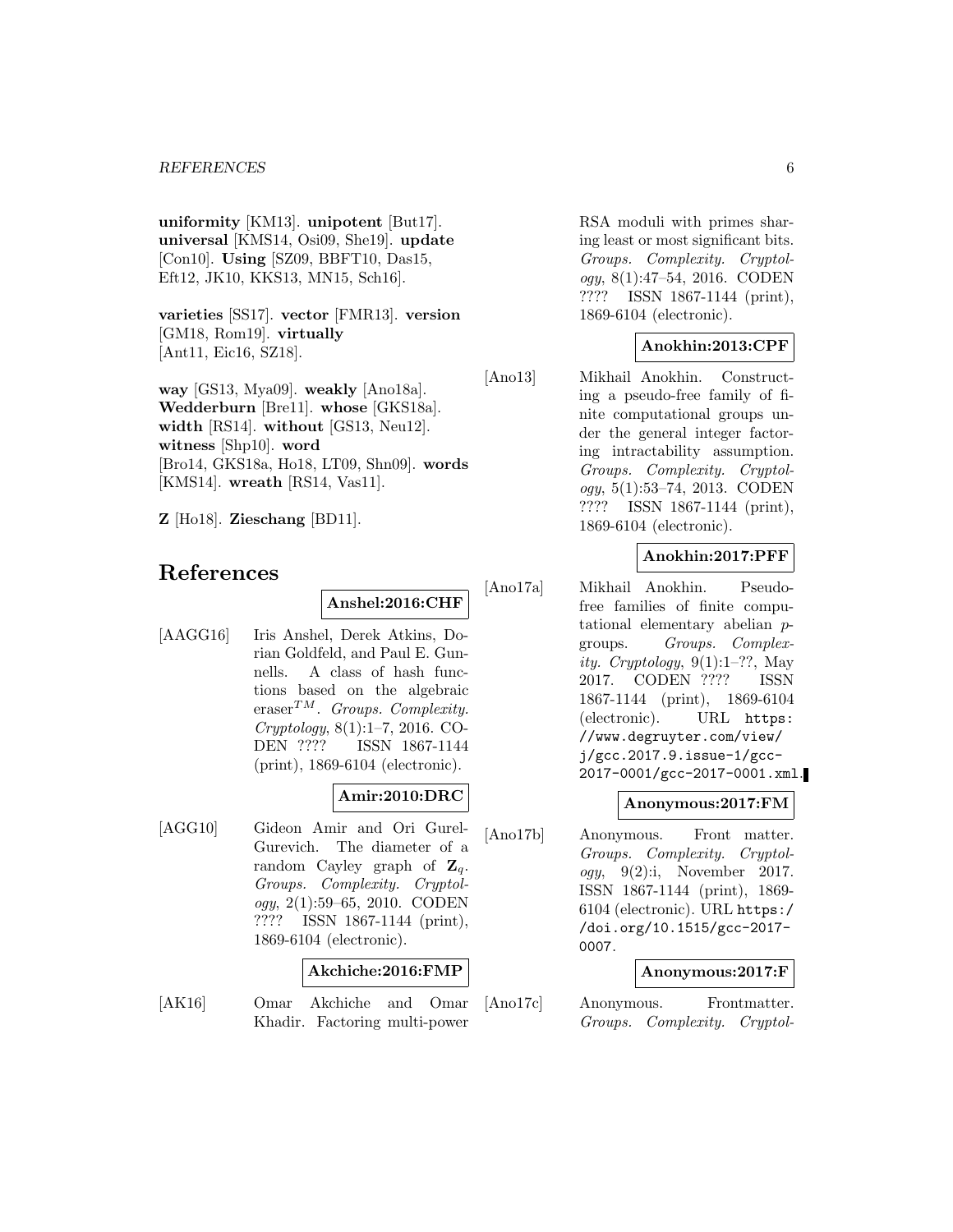ogy, 9(1):i–??, May 2017. CO-DEN ???? ISSN 1867- 1144 (print), 1869-6104 (electronic). URL https://www. degruyter.com/view/j/gcc. 2017.9.issue-1/gcc-2017-frontmatter1/ gcc-2017-frontmatter1.xml.

#### **Anokhin:2018:CFS**

[Ano18a] Mikhail Anokhin. A certain family of subgroups of  $\mathbf{Z}n\star$  is weakly pseudo-free under the general integer factoring intractability assumption. Groups. Complexity. Cryp $tology, 10(2):99-??, Novem$ ber 2018. ISSN 1867-1144 (print), 1869-6104 (electronic). URL https://doi.org/10. 1515/gcc-2018-0007.

#### **Anonymous:2018:FM**

[Ano18b] Anonymous. Front matter. Groups. Complexity. Cryptology,  $10(2)$ :i–iv, November 2018. ISSN 1867-1144 (print), 1869- 6104 (electronic). URL https:/ /doi.org/10.1515/gcc-2018- 0010.

### **Anonymous:2018:F**

[Ano18c] Anonymous. Frontmatter. Groups. Complexity. Cryptology, 10(1):i–??, May 2018. CO-DEN ???? ISSN 1867- 1144 (print), 1869-6104 (electronic). URL https://www. degruyter.com/view/j/gcc. 2018.10.issue-1/gcc-2018 frontmatter1/gcc-2018-frontmatter1. xml.

### **Anokhin:2019:CPF**

[Ano19a] Mikhail Anokhin. Constructing a pseudo-free family of finite computational groups under the general integer factoring intractability assumption. Groups. Complexity. Cryptology, 11(2):133–134, November 2019. ISSN 1867-1144 (print), 1869-6104 (electronic).

### **Anonymous:2019:Fa**

[Ano19b] Anonymous. Frontmatter. Groups. Complexity. Cryptology, 11(1):i–??, May 2019. CO-DEN ???? ISSN 1867- 1144 (print), 1869-6104 (electronic). URL https://www. degruyter.com/view/j/gcc. 2019.11.issue-1/gcc-2019 frontmatter1/gcc-2019-frontmatter1. xml.

#### **Anonymous:2019:Fb**

[Ano19c] Anonymous. Frontmatter. Groups. Complexity. Cryptol*ogy*,  $11(2):i-iv$ , November 2019. ISSN 1867-1144 (print), 1869- 6104 (electronic).

#### **Anonymous:2019:Fc**

[Ano19d] Anonymous. Frontmatter. Groups. Complexity. Cryptol $oqy$ , 11(2):i–iv, November 2019. ISSN 1867-1144 (print), 1869- 6104 (electronic).

### **Antolin:2011:CGV**

[Ant11] Yago Antolín. On Cayley graphs of virtually free groups. Groups. Complexity. Cryptology, 3(2): 301–327, 2011. CODEN ????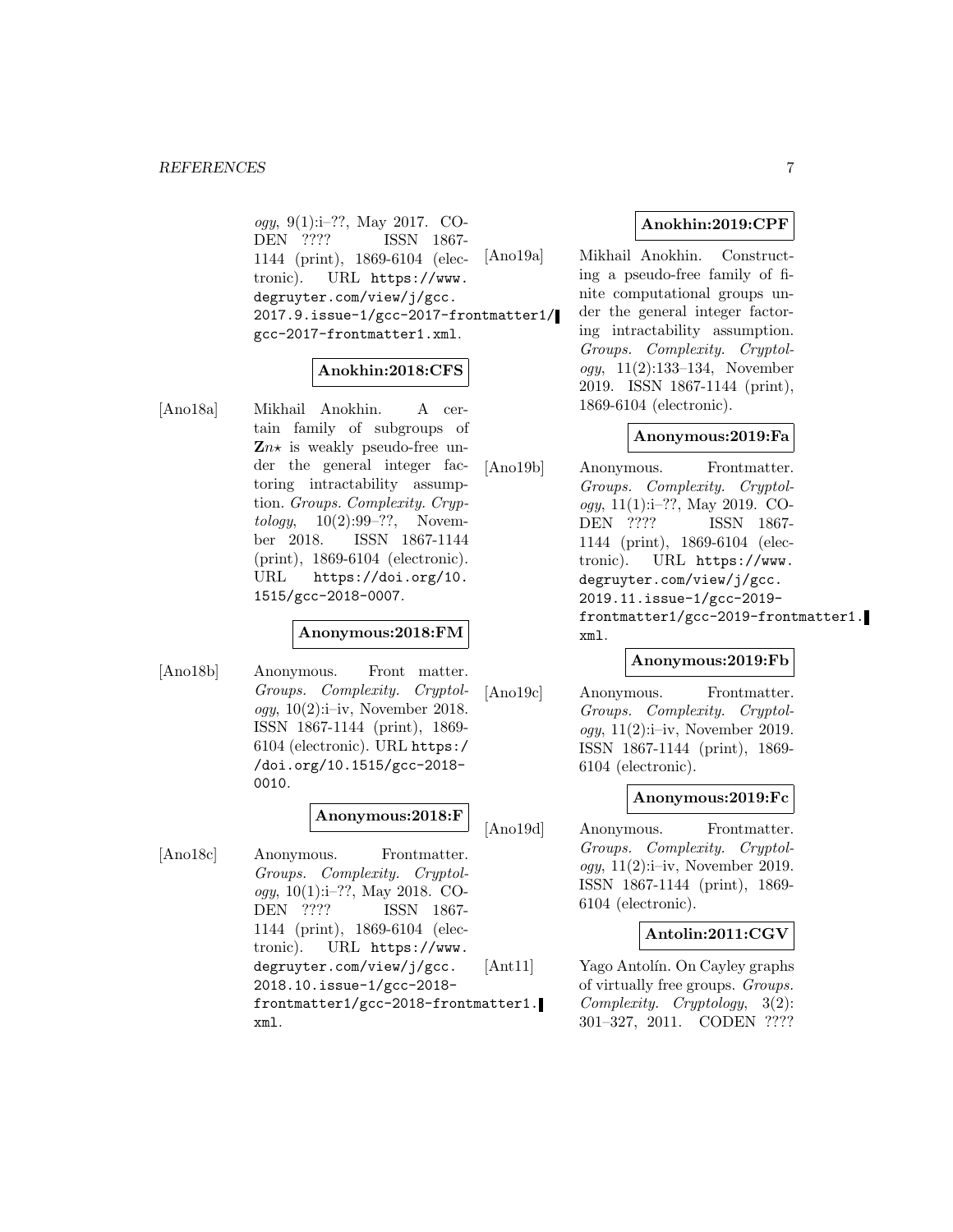ISSN 1867-1144 (print), 1869- 6104 (electronic).

### **Asboei:2018:RDP**

[Asb18] Alireza Khalili Asboei. Recognition of 2-dimensional projective linear groups by the group order and the set of numbers of its elements of each order. Groups. Complexity. Cryptology,  $10(2):111-??$ , November 2018. ISSN 1867- 1144 (print), 1869-6104 (electronic). URL https://doi. org/10.1515/gcc-2018-0011.

#### **Atchison:2015:SFG**

[AT15] Benjamin Atchison and Edward C. Turner. Symmetries of finite graphs and homology. Groups. Complexity. Cryptology, 7(1):11–30, 2015. CO-DEN ???? ISSN 1867-1144 (print), 1869-6104 (electronic).

#### **Bacardit:2015:CAC**

[Bac15] Lluís Bacardit. A combinatorial algorithm to compute presentations of mapping class groups of orientable surfaces with one boundary component. Groups. Complexity. Cryptology, 7(2): 95–115, 2015. CODEN ???? ISSN 1867-1144 (print), 1869- 6104 (electronic).

### **Babinkostova:2014:APG**

[BBC<sup>+</sup>14] Liljana Babinkostova, Kevin W. Bombardier, Matthew C. Cole, Thomas A. Morrell, and Cory B. Scott. Algebraic properties of generalized Rijndaellike ciphers. Groups. Com-

plexity. Cryptology,  $6(1):37-54$ , 2014. CODEN ???? ISSN 1867- 1144 (print), 1869-6104 (electronic).

### **Baumslag:2010:CRP**

[BBFT10] Gilbert Baumslag, Yegor Bryukhov, Benjamin Fine, and Douglas Troeger. Challenge response password security using combinatorial group theory. Groups. Complexity. Cryptology, 2(1): 67–81, 2010. CODEN ???? ISSN 1867-1144 (print), 1869- 6104 (electronic).

#### **Bacardit:2009:ABG**

[BD09] Lluís Bacardit and Warren Dicks. Actions of the braid group, and new algebraic proofs of results of Dehornoy and Larue. Groups. Complexity. Cryptology, 1(1):77–129, 2009. CODEN ???? ISSN 1867-1144 (print), 1869-6104 (electronic).

#### **Bacardit:2011:ZMM**

[BD11] Lluís Bacardit and Warren Dicks. The Zieschang–McCool method for generating algebraic mapping-class groups. Groups. Complexity. Cryptology, 3(2): 187–220, 2011. CODEN ???? ISSN 1867-1144 (print), 1869- 6104 (electronic).

#### **Bonanome:2011:QAF**

[BM11] Marianna Bonanome and Stephen Majewicz. Quantum algorithms for fixed points and invariant subgroups. Groups. Complexity. Cryptology, 3(2):329–348, 2011.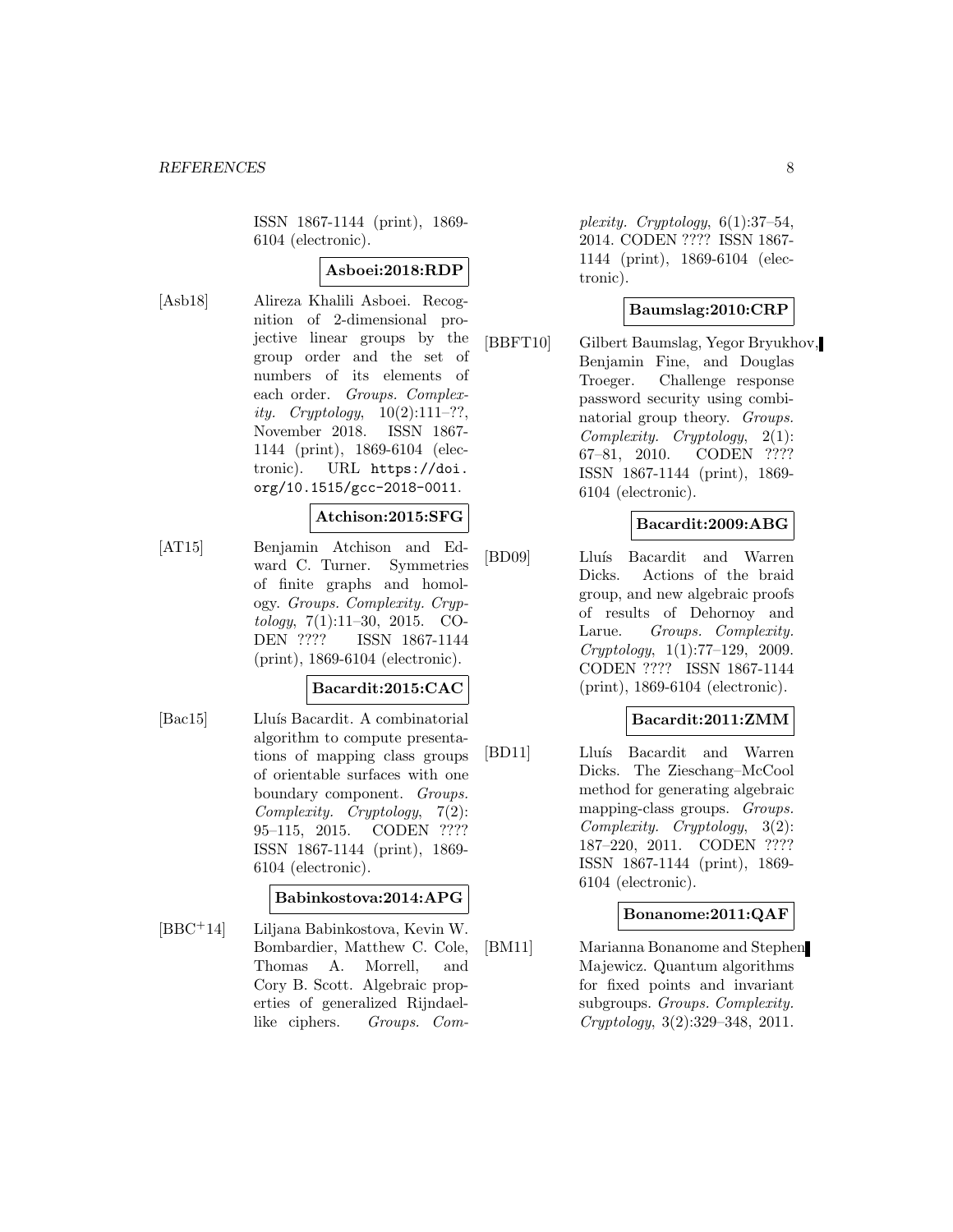CODEN ???? ISSN 1867-1144 (print), 1869-6104 (electronic).

# **Begelfor:2015:NAA**

[BMV15] Evgeni Begelfor, Stephen D. Miller, and Ramarathnam Venkatesan. Non-abelian analogs of lattice rounding. Groups. Complexity. Cryptology, 7(2):117–133, 2015. CO-DEN ???? ISSN 1867-1144 (print), 1869-6104 (electronic).

### **Blaney:2016:PSR**

[BN16] Kenneth R. Blaney and Andrey Nikolaev. A PTIME solution to the restricted conjugacy problem in generalized Heisenberg groups. Groups. Complexity. Cryptology, 8(1):69–74, 2016. CODEN ???? ISSN 1867- 1144 (print), 1869-6104 (electronic).

### **Bremner:2011:HCW**

[Bre11] Murray R. Bremner. How to compute the Wedderburn decomposition of a finitedimensional associative algebra. Groups. Complexity. Cryptology, 3(1):47–66, 2011. CODEN ???? ISSN 1867-1144 (print), 1869-6104 (electronic).

### **Brough:2014:GPC**

[Bro14] Tara Brough. Groups with poly-context-free word problem. Groups. Complexity. Cryptology, 6(1):9–29, 2014. CODEN ???? ISSN 1867-1144 (print), 1869-6104 (electronic).

# **Button:2017:FCG**

[But17] Jack O. Button. Free by cyclic groups and linear groups with restricted unipotent elements. Groups. Complexity. Cryptology,  $9(2):137-??$ , November 2017. ISSN 1867- 1144 (print), 1869-6104 (electronic). URL https://doi. org/10.1515/gcc-2017-0009.

### **Carbone:2011:TLS**

[CCR11] Lisa Carbone, Leigh Cobbs, and Gabriel Rosenberg. Tree lattice subgroups. Groups. Complexity. Cryptology, 3(1):1–23, 2011. CODEN ???? ISSN 1867-1144 (print), 1869-6104 (electronic).

### **Carstensen:2010:ADG**

[CFR10] Celine Carstensen, Benjamin Fine, and Gerhard Rosenberger. On asymptotic densities and generic properties in finitely generated groups. Groups. Complexity. Cryptology, 2(2): 113–121, 2010. CODEN ???? ISSN 1867-1144 (print), 1869- 6104 (electronic).

### **Chiodo:2014:TFP**

[Chi14] Maurice Chiodo. On torsion in finitely presented groups. Groups. Complexity. Cryptol $oqy, 6(1):1-8, 2014.$  CODEN ???? ISSN 1867-1144 (print), 1869-6104 (electronic).

#### **Chouraqui:2009:RSE**

[Cho09] Fabienne Chouraqui. Rewriting systems and embedding of monoids in groups. *Groups*.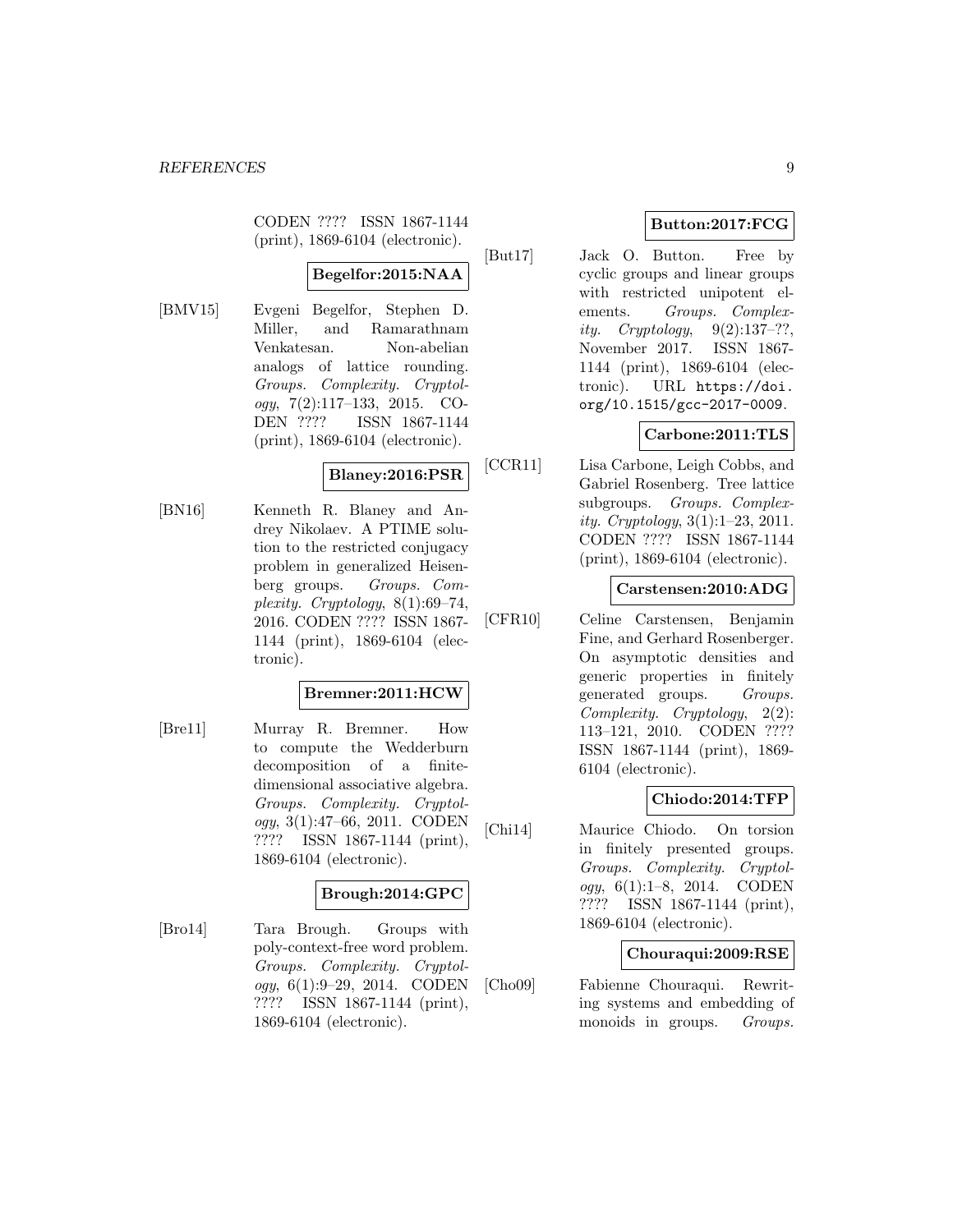Complexity. Cryptology, 1(1): 131–140, 2009. CODEN ???? ISSN 1867-1144 (print), 1869- 6104 (electronic).

### **Craven:2012:EAS**

[CJ12] Matthew J. Craven and Henri C. Jimbo. Evolutionary algorithm solution of the multiple conjugacy search problem in groups, and its applications to cryptography. Groups. Complexity. Cryptology, 4(1):135–165, 2012. CODEN ???? ISSN 1867-1144 (print), 1869-6104 (electronic).

#### **Connor:2013:NAF**

[CL13] Thomas Connor and Dimitri Leemans. A new algorithm to find apartments in coset geometries. Groups. Complexity. Cryptology, 5(1):75–89, 2013. CODEN ???? ISSN 1867-1144 (print), 1869-6104 (electronic).

#### **Clement:2009:TFA**

[Cle09] Anthony E. Clement. Torsionfree abelian factor groups of the Baumslag–Solitar groups and subgroups of the additive group of the rational numbers. Groups. Complexity. Cryptology,  $1(2):165-168$ ,  $2009$ . CO-DEN ???? ISSN 1867-1144 (print), 1869-6104 (electronic).

### **Chauvet:2015:KAU**

[CM15] Jean-Marie Chauvet and Eric Mahé. Key agreement under tropical parallels. Groups. Complexity. Cryptology, 7(2): 195–198, 2015. CODEN ????

ISSN 1867-1144 (print), 1869- 6104 (electronic).

#### **Chauvet:2017:CTH**

[CM17] Jean-Marie Chauvet and Eric Mahé. Cryptography from the tropical Hessian pencil. Groups. Complexity. Cryptology, 9(1): 19–??, May 2017. CODEN ???? ISSN 1867-1144 (print), 1869- 6104 (electronic). URL https: //www.degruyter.com/view/ j/gcc.2017.9.issue-1/gcc-2017-0002/gcc-2017-0002.xml.

### **Conder:2010:UHG**

[Con10] Marston Conder. An update on Hurwitz groups. Groups. Complexity. Cryptology,  $2(1):35-49$ , 2010. CODEN ???? ISSN 1867- 1144 (print), 1869-6104 (electronic).

### **Craven:2016:PEA**

[CR16] Matthew J. Craven and Daniel Robertz. A parallel evolutionary approach to solving systems of equations in polycyclic groups. Groups. Complexity. Cryptology, 8(2):109–125, November 2016. CODEN ???? ISSN 1867-1144 (print), 1869- 6104 (electronic).

### **Chum:2010:LSS**

[CZ10] Chi Sing Chum and Xiaowen Zhang. The latin squares and the secret sharing schemes. Groups. Complexity. Cryptology, 2(2):175–202, 2010. CO-DEN ???? ISSN 1867-1144 (print), 1869-6104 (electronic).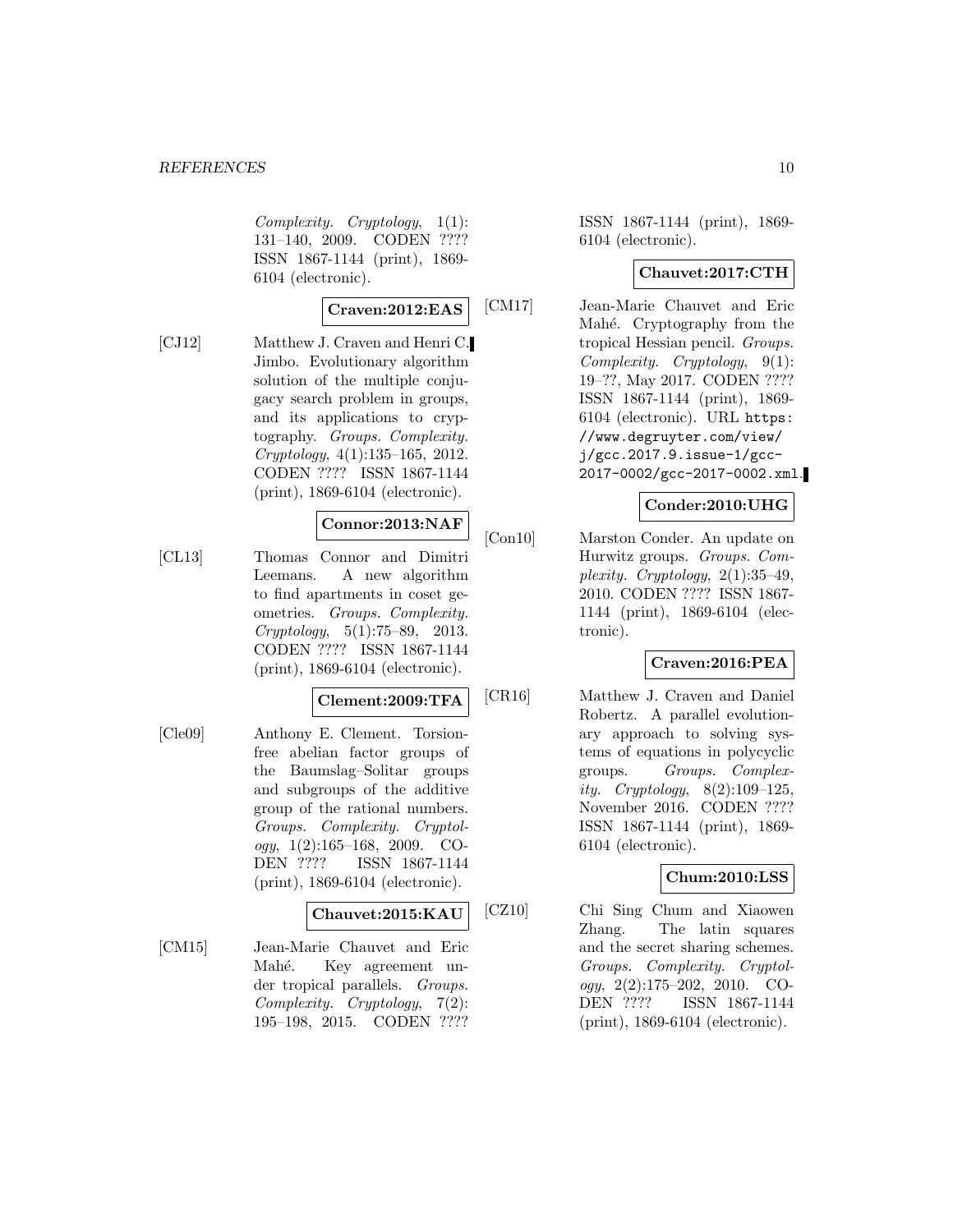#### **Das:2015:KEF**

[Das15] Manik Lal Das. Key-escrow free multi-signature scheme using bilinear pairings. Groups. Complexity. Cryptology, 7(1):47–57, 2015. CODEN ???? ISSN 1867- 1144 (print), 1869-6104 (electronic).

#### **Diekert:2012:CRC**

[DDM12] Volker Diekert, Andrew Duncan, and Alexei G. Myasnikov. Cyclic rewriting and conjugacy problems. Groups. Complexity. Cryptology, 4(2):321–355, 2012. CODEN ???? ISSN 1867-1144 (print), 1869-6104 (electronic).

### **Distler:2015:GES**

[DE15] Andreas Distler and Bettina Eick. Group extensions with special properties. Groups. Complexity. Cryptology, 7(1): 1–10, 2015. CODEN ???? ISSN 1867-1144 (print), 1869- 6104 (electronic).

#### **Dean:2009:MPF**

[Dea09] Margaret H. Dean. Metabelian product of a free nilpotent group with a free abelian group. Groups. Complexity. Cryptology, 1(2):169–180, 2009. CO-DEN ???? ISSN 1867-1144 (print), 1869-6104 (electronic).

#### **Duquesne:2016:MSC**

[DG16] Sylvain Duquesne and Loubna Ghammam. Memory-saving computation of the pairing final exponentiation on BN curves.

Groups. Complexity. Cryptology, 8(1):75–90, 2016. CODEN ???? ISSN 1867-1144 (print), 1869-6104 (electronic).

### **Eick:2017:IPT**

[EE17] Bettina Eick and Ann-Kristin Engel. The isomorphism problem for torsion free nilpotent groups of Hirsch length at most 5. Groups. Complexity. Cryptology,  $9(1):55-$ ??, May 2017. CODEN ???? ISSN 1867-1144 (print), 1869- 6104 (electronic). URL https: //www.degruyter.com/view/ j/gcc.2017.9.issue-1/gcc-2017-0004/gcc-2017-0004.xml.

#### **Eftekhari:2012:DHK**

[Eft12] Mohammad Eftekhari. A Diffie– Hellman key exchange protocol using matrices over noncommutative rings. Groups. Complexity. Cryptology,  $4(1):167-176$ , 2012. CODEN ???? ISSN 1867- 1144 (print), 1869-6104 (electronic).

### **Eick:2016:AGF**

[Eic16] Bettina Eick. The automorphism group of a finitely generated virtually abelian group. Groups. Complexity. Cryptology, 8(1):35–45, 2016. CODEN ???? ISSN 1867-1144 (print), 1869-6104 (electronic).

#### **Elder:2010:SGP**

[ER10] Murray Elder and Andrew Rechnitzer. Some geodesic problems in groups. Groups. Complexity. Cryptology, 2(2):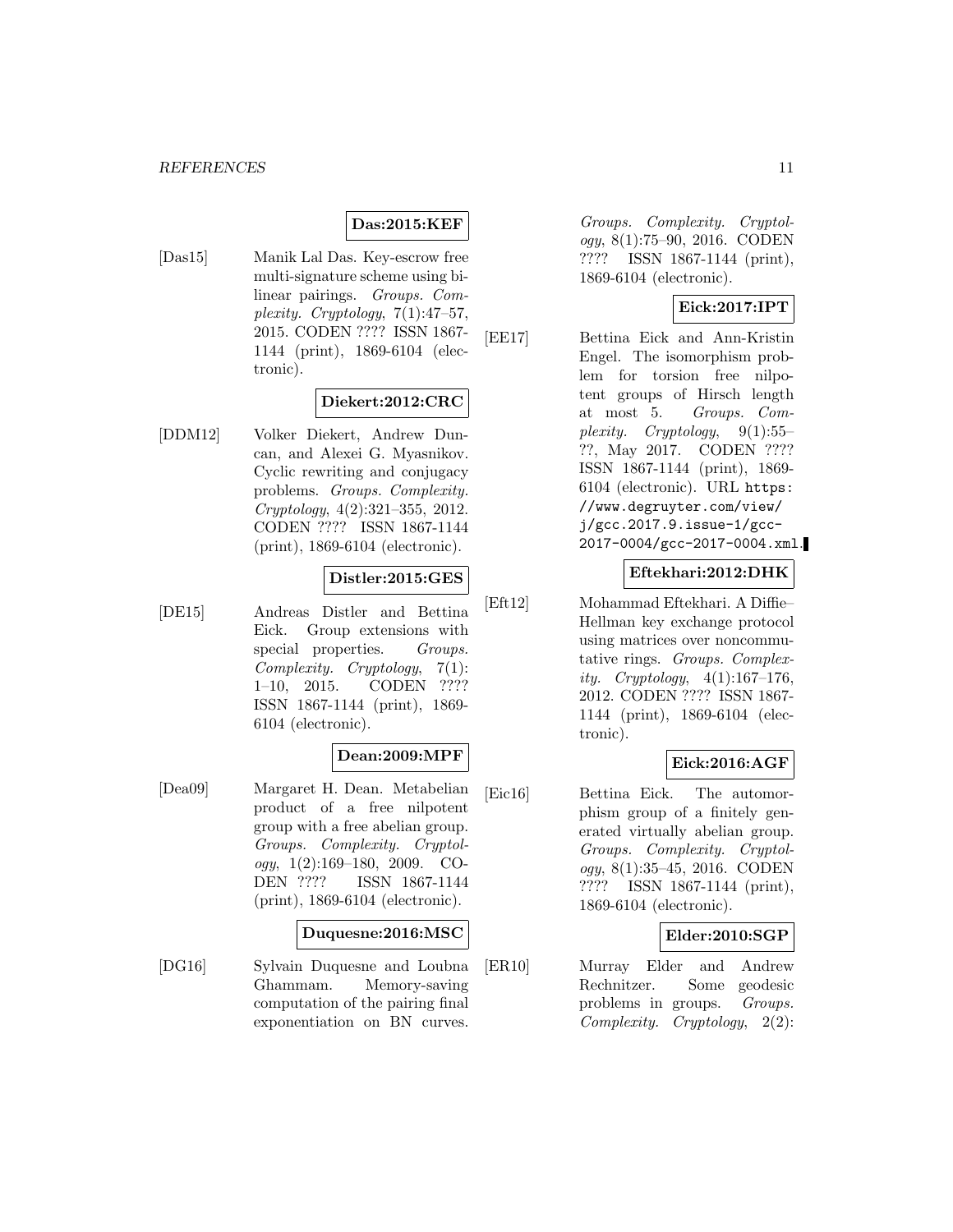223–229, 2010. CODEN ???? ISSN 1867-1144 (print), 1869- 6104 (electronic).

# **Elder:2012:CTG**

[ERW12] Murray Elder, Andrew Rechnitzer, and Thomas Wong. On the cogrowth of Thompson's group F. Groups. Complexity. Cryptology, 4(2):301–320, 2012. CODEN ???? ISSN 1867-1144 (print), 1869-6104 (electronic).

# **Elder:2016:TGC**

[ET16] Murray Elder and Jennifer Taback. Thompson's group F is 1-counter graph automatic. Groups. Complexity. Cryptology, 8(1):21–33, 2016. CODEN ???? ISSN 1867-1144 (print), 1869-6104 (electronic).

### **Fouotsa:2016:FAP**

[FC16] Emmanuel Fouotsa and Abdoul Aziz Ciss. Faster Ate pairing computation on Selmer's model of elliptic curves. Groups. Complexity. Cryptology, 8(1): 55–67, 2016. CODEN ???? ISSN 1867-1144 (print), 1869- 6104 (electronic).

### **Falconer:2011:GRE**

[FFK11] Kenneth J. Falconer, Benjamin Fine, and Delaram Kahrobaei. Growth rate of an endomorphism of a group. *Groups*. Complexity. Cryptology, 3(2): 285–300, 2011. CODEN ???? ISSN 1867-1144 (print), 1869- 6104 (electronic).

### **Fine:2014:RSA**

[FGRS14] Benjamin Fine, Anthony Gaglione, Gerhard Rosenberger, and Dennis Spellman. Reflections on some aspects of infinite groups. Groups. Complexity. Cryptology, 6(2):81–91, 2014. CODEN ???? ISSN 1867-1144 (print), 1869-6104 (electronic).

# **Fine:2018:OGE**

[FGRS18] Benjamin Fine, Anthony Gaglione, Gerhard Rosenberger, and Dennis Spellman. Orderable groups, elementary theory, and the Kaplansky conjecture. Groups. Complexity. Cryptology, 10(1): 43–??, May 2018. CODEN ???? ISSN 1867-1144 (print), 1869-6104 (electronic). URL https://www.degruyter.com/ view/j/gcc.2018.10.issue-1/gcc-2018-0005/gcc-2018- 0005.xml.

# **Fine:2009:GSG**

[FMR09] Benjamin Fine, Alexei Myasnikov, and Gerhard Rosenberger. Generic subgroups of group amalgams. Groups. Complexity. Cryptology,  $1(1):51-61$ , 2009. CODEN ???? ISSN 1867- 1144 (print), 1869-6104 (electronic).

### **Fine:2013:SSS**

[FMR13] Benjamin Fine, Anja I. S. Moldenhauer, and Gerhard Rosenberger. A secret sharing scheme based on the closest vector theorem and a modification to a private key cryptosystem. Groups. Complexity. Cryptology, 5(2):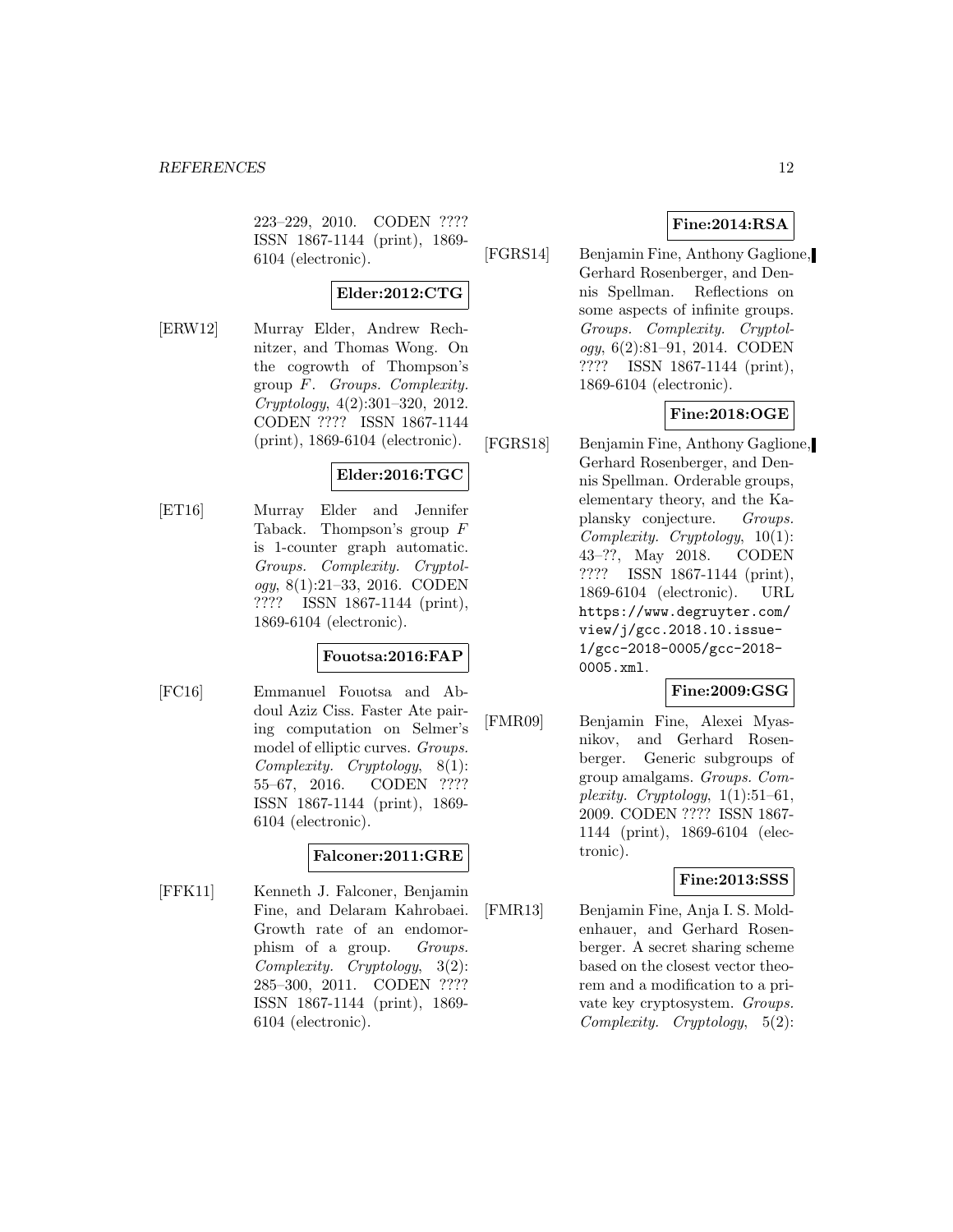223–238, 2013. CODEN ???? ISSN 1867-1144 (print), 1869- 6104 (electronic).

### **Fine:2011:NFR**

[FR11] Benjamin Fine and Gerhard Rosenberger. A note on faithful representations of limit groups. Groups. Complexity. Cryptology, 3(2):349–355, 2011. CO-DEN ???? ISSN 1867-1144 (print), 1869-6104 (electronic).

### **Fine:2013:FRL**

[FR13] Benjamin Fine and Gerhard Rosenberger. Faithful representations of limit groups II. Groups. Complexity. Cryptol $oqu, 5(1):91-96, 2013.$  CODEN ???? ISSN 1867-1144 (print), 1869-6104 (electronic).

### **Friedl:2017:EPG**

[Fri17] Stefan Friedl. An elementary proof of the group law for elliptic curves. Groups. Complexity. Cryptology,  $9(2):117-??$ , November 2017. ISSN 1867- 1144 (print), 1869-6104 (electronic). URL https://doi. org/10.1515/gcc-2017-0010.

### **Grigorchuk:2019:KAB**

[GG19] Rostislav Grigorchuk and Dima Grigoriev. Key agreement based on automaton groups. Groups. Complexity. Cryptology, 11(2): 77–81, November 2019. ISSN 1867-1144 (print), 1869-6104 (electronic).

### **Grigoriev:2009:CPK**

[GHP09] Dima Grigoriev, Edward A. Hirsch, and Konstantin Pervyshev. A complete public-key cryptosystem. Groups. Complexity. Cryptology,  $1(1):1-12$ , 2009. CODEN ???? ISSN 1867- 1144 (print), 1869-6104 (electronic).

### **Gilman:2014:GSC**

[Gil14] Robert H. Gilman. Generalized small cancellation presentations for automatic groups. Groups. Complexity. Cryptology, 6(2): 93–101, 2014. CODEN ???? ISSN 1867-1144 (print), 1869- 6104 (electronic).

### **Gryak:2016:SPG**

[GK16] Jonathan Gryak and Delaram Kahrobaei. The status of polycyclic group-based cryptography: a survey and open problems. Groups. Complexity. Cryptology,  $8(2):171-186$ , November 2016. CODEN ???? ISSN 1867-1144 (print), 1869- 6104 (electronic).

### **Gilman:2018:GWW**

[GKS18a] Robert H. Gilman, Robert P. Kropholler, and Saul Schleimer. Groups whose word problems are not semilinear. Groups. Complexity. Cryptology, 10(2): 53–??, November 2018. ISSN 1867-1144 (print), 1869-6104 (electronic). URL https:/ /doi.org/10.1515/gcc-2018- 0010.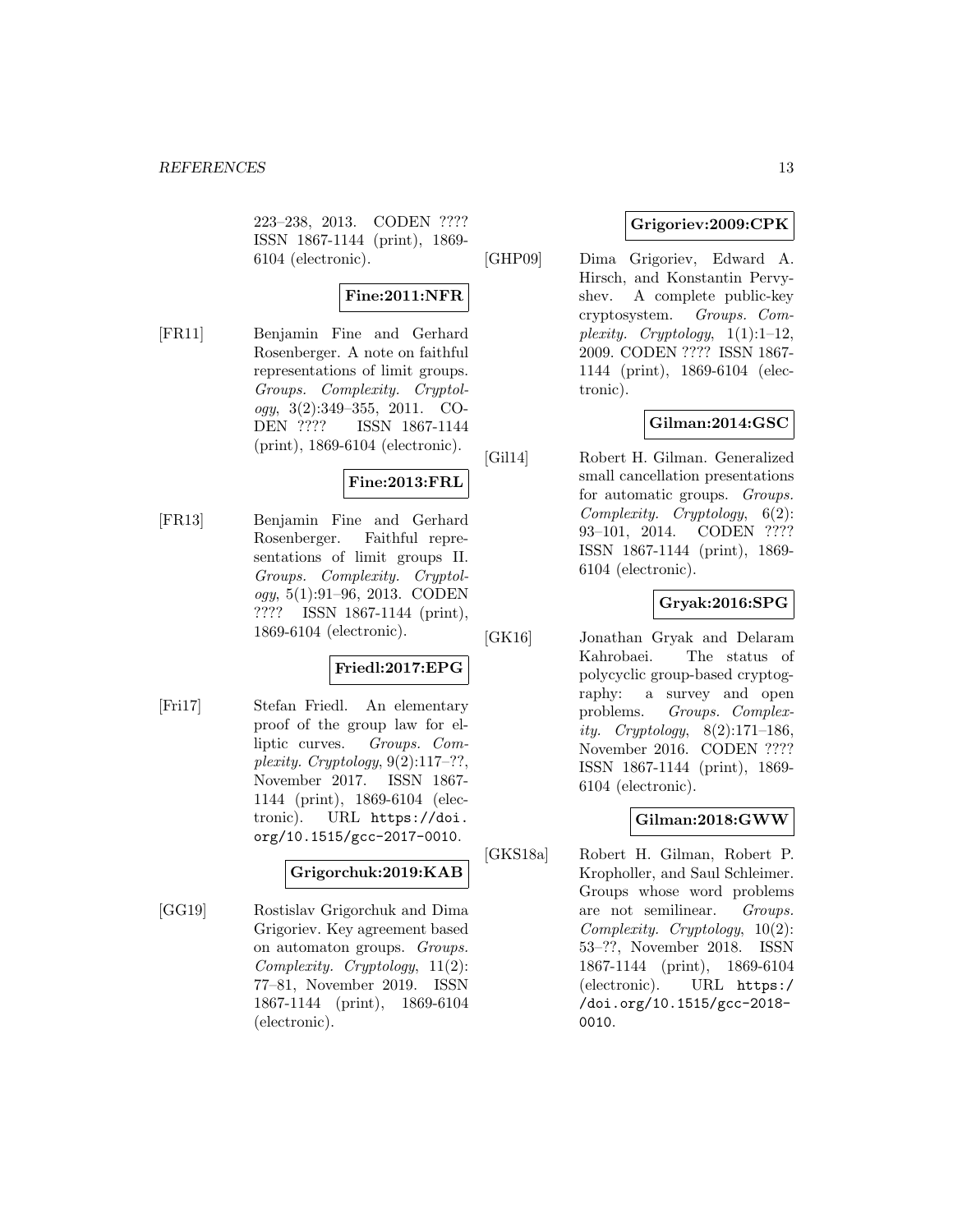### **Gribov:2018:PPK**

[GKS18b] Alexey Gribov, Delaram Kahrobaei, and Vladimir Shpilrain. Practical private-key fully homomorphic encryption in rings. Groups. Complexity. Cryptology,  $10(1):17-??$ , May 2018. CODEN ???? ISSN 1867- 1144 (print), 1869-6104 (electronic). URL https://www. degruyter.com/view/j/gcc. 2018.10.issue-1/gcc-2018- 0006/gcc-2018-0006.xml.

### **Gaglione:2009:ALF**

[GLS09] Anthony M. Gaglione, Seymour Lipschutz, and Dennis Spellman. Almost locally free groups and a theorem of Magnus: some questions. Groups. Complexity. Cryptology, 1(2):181–198, 2009. CODEN ???? ISSN 1867-1144 (print), 1869-6104 (electronic).

#### **Gaglione:2015:AER**

[GLS15] Anthony M. Gaglione, Seymour Lipschutz, and Dennis Spellman. An application of elementary real analysis to a metabelian group admitting integral polynomial exponents. Groups. Complexity. Cryptology, 7(1):59–68, 2015. CODEN ???? ISSN 1867-1144 (print), 1869-6104 (electronic).

#### **Ghaffari:2018:MSV**

[GM18] Mohammad Hossein Ghaffari and Zohreh Mostaghim. More secure version of a Cayley hash function. Groups. Complexity.  $Cryptology, 10(1):29-??, May$ 

2018. CODEN ???? ISSN 1867- 1144 (print), 1869-6104 (electronic). URL https://www. degruyter.com/view/j/gcc. 2018.10.issue-1/gcc-2018- 0002/gcc-2018-0002.xml.

### **Garreta:2017:RNG**

[GMO17] Albert Garreta, Alexei Miasnikov, and Denis Ovchinnikov. Random nilpotent groups, polycyclic presentations, and Diophantine problems. Groups. Complexity. Cryptology, 9(2): 99–??, November 2017. ISSN 1867-1144 (print), 1869-6104 (electronic). URL https:/ /doi.org/10.1515/gcc-2017- 0007.

### **Gilman:2011:REF**

[GMR11] Robert H. Gilman, Alexei Myasnikov, and Vitaliĭ Roman'kov. Random equations in free groups. Groups. Complexity. Cryptology, 3(2):257–284, 2011. CODEN ???? ISSN 1867- 1144 (print), 1869-6104 (electronic).

### **Grigoriev:2012:CHI**

[GN12] Dima Grigoriev and Sergey Nikolenko. Continuous hard-toinvert functions and biometric authentication. Groups. Complexity. Cryptology, 4(1):19–32, 2012. CODEN ???? ISSN 1867- 1144 (print), 1869-6104 (electronic).

#### **grosseRebel:2009:TAT**

[gRHR09] Volkmar große Rebel, Miriam Hahn, and Gerhard Rosenberger. The Tits alternative for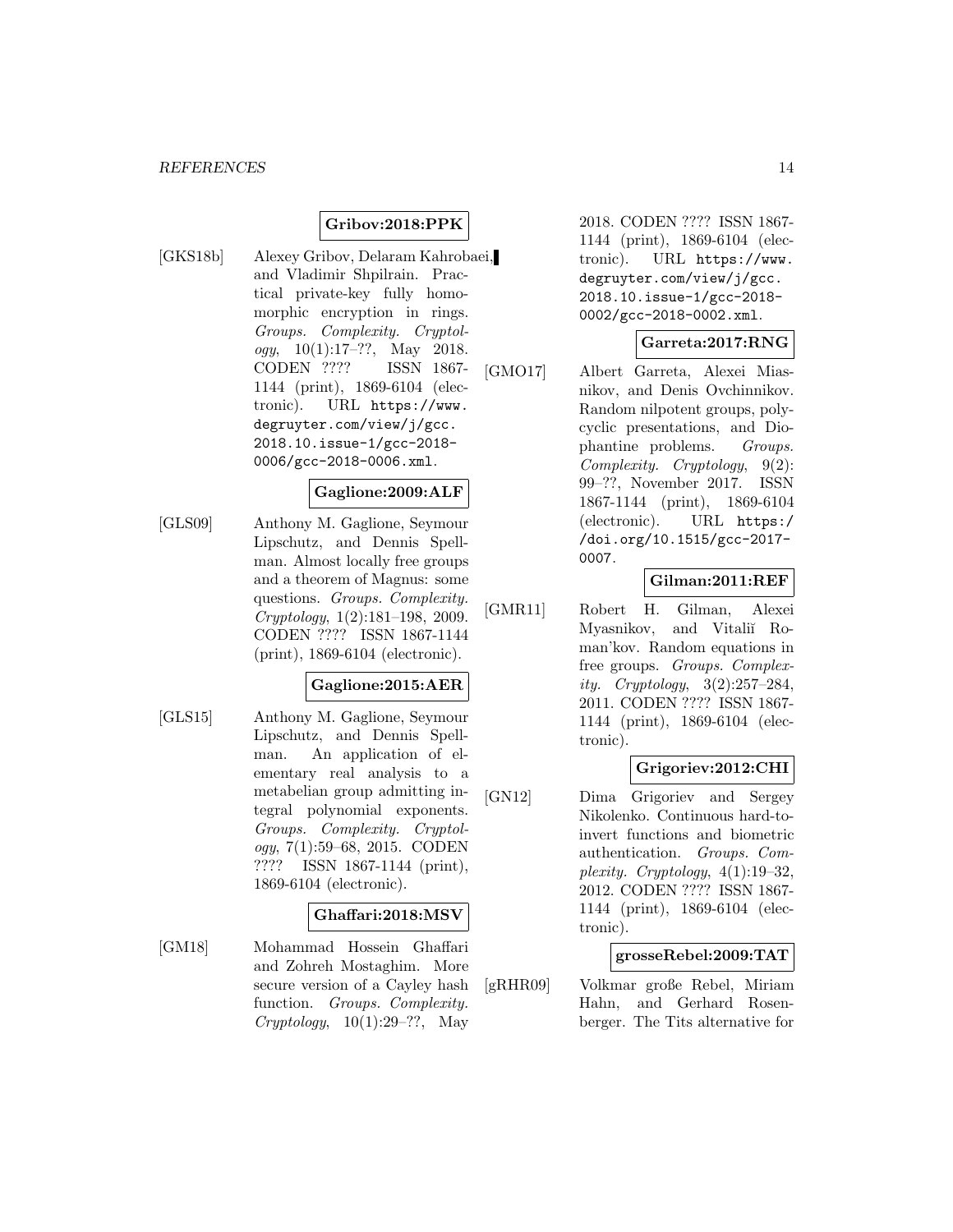Tsaranov's generalized tetrahedron groups. Groups. Complexity. Cryptology,  $1(2):207-216$ , 2009. CODEN ???? ISSN 1867- 1144 (print), 1869-6104 (electronic).

### **Grigoriev:2009:AMC**

[GS09] Dima Grigoriev and Vladimir Shpilrain. Authentication from matrix conjugation. Groups. Complexity. Cryptology, 1(2): 199–205, 2009. CODEN ???? ISSN 1867-1144 (print), 1869- 6104 (electronic).

### **Grigoriev:2012:NLA**

[GS12] Dima Grigoriev and Vladimir Shpilrain. No-leak authentication by the Sherlock Holmes method. Groups. Complexity. Cryptology, 4(1):177–189, 2012. CODEN ???? ISSN 1867-1144 (print), 1869-6104 (electronic).

#### **Grigoriev:2013:SOW**

[GS13] Dima Grigoriev and Vladimir Shpilrain. Secrecy without oneway functions. Groups. Complexity. Cryptology,  $5(1):31-52$ , 2013. CODEN ???? ISSN 1867- 1144 (print), 1869-6104 (electronic).

# **Hart:2015:FSA**

[HHMHM15] Sarah Hart, Ivo Hedtke, Matthias Müller-Hannemann, and Sandeep [HR13] Murthy. A fast search algorithm for  $\langle m, m, m \rangle$  triple product property triples and an application for  $5 \times 5$  matrix multiplication. Groups. Complexity.  $Cryptology, 7(1):31–46, 2015.$ 

CODEN ???? ISSN 1867-1144 (print), 1869-6104 (electronic).

#### **Habeeb:2013:DMR**

[HK13] Maggie Habeeb and Delaram Kahrobaei. On the dimension of matrix representations of finitely generated torsion free nilpotent groups. Groups. Complexity. Cryptology, 5(2): 193–209, 2013. CODEN ???? ISSN 1867-1144 (print), 1869- 6104 (electronic).

### **Hedtke:2012:STA**

[HM12] Ivo Hedtke and Sandeep Murthy. Search and test algorithms for triple product property triples. Groups. Complexity. Cryptol $oqy$ , 4(1):111–133, 2012. CO-DEN ???? ISSN 1867-1144 (print), 1869-6104 (electronic).

#### **Ho:2018:WPZ**

[Ho18] Meng-Che Ho. The word problem of z n is a multiple context-free language. Groups. Complexity. Cryptology, 10(1): 9–??, May 2018. CODEN ???? ISSN 1867-1144 (print), 1869-6104 (electronic). URL https://www.degruyter.com/ view/j/gcc.2018.10.issue-1/gcc-2018-0003/gcc-2018- 0003.xml.

### **Holt:2013:SAG**

Derek F. Holt and Sarah Rees. Shortlex automaticity and geodesic regularity in Artin groups. Groups. Complexity. Cryptology, 5(1):1–23, 2013. CODEN ???? ISSN 1867-1144 (print), 1869-6104 (electronic).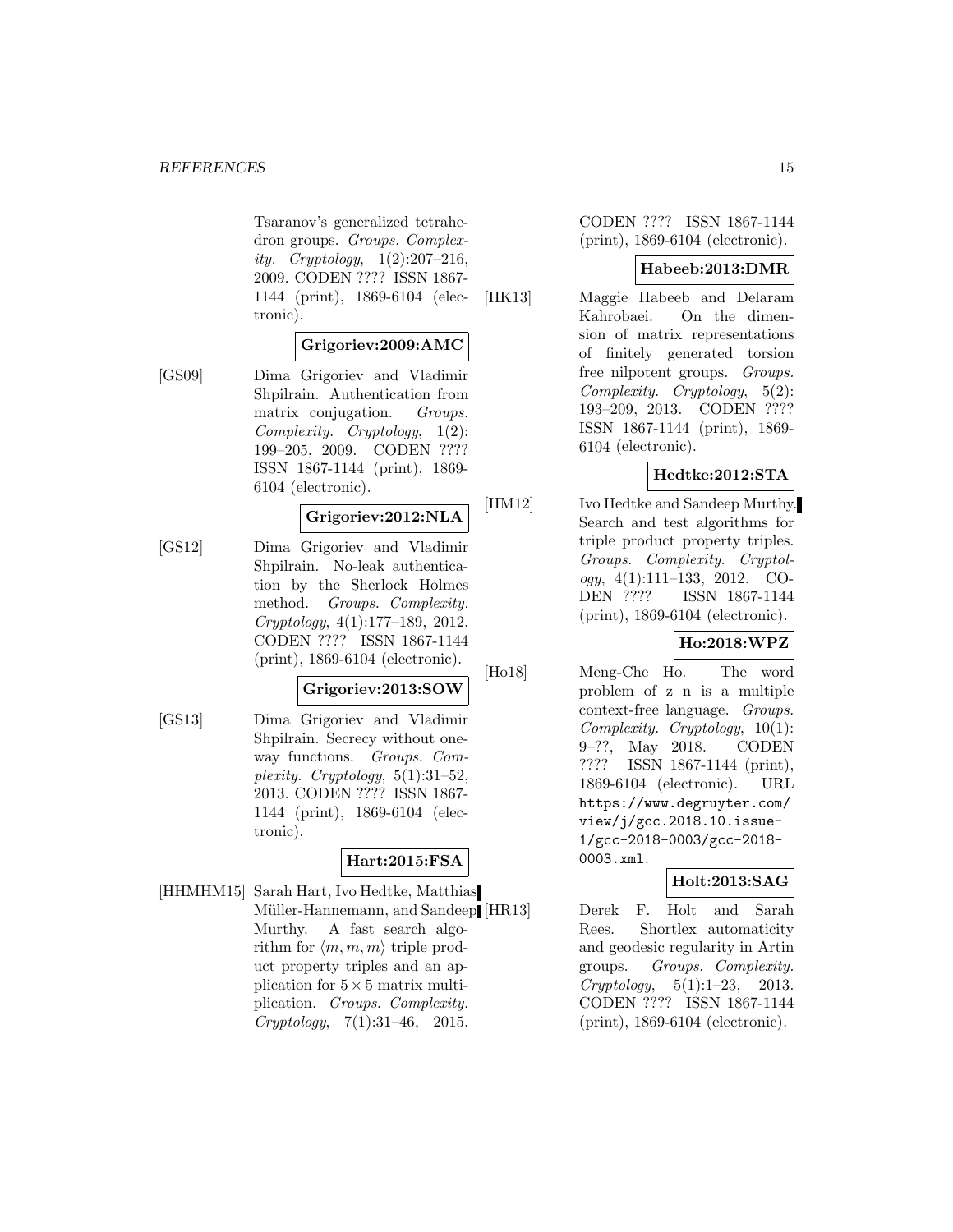### **Ibrahim:2012:CMC**

[Ibr12] Fedaa Ibrahim. Cylinders, multi-cylinders and the induced action of  $Aut(F_n)$ . Groups. Complexity. Cryptology, 4(2): 357–375, 2012. CODEN ???? ISSN 1867-1144 (print), 1869- 6104 (electronic).

# **Ito:2010:FTT**

[Ito10] Tetsuya Ito. On finite Thurstontype orderings of braid groups. Groups. Complexity. Cryptology, 2(2):123–155, 2010. CO-DEN ???? ISSN 1867-1144 (print), 1869-6104 (electronic).

### **Ivachev:2015:TDM**

[Iva15] Artyom S. Ivachev. On transitive differentiable modulo  $p^n$ functions. Groups. Complexity. Cryptology, 7(2):183–190, 2015. CODEN ???? ISSN 1867-1144 (print), 1869-6104 (electronic).

### **Jovanovic:2010:AAU**

[JK10] Philipp Jovanovic and Martin Kreuzer. Algebraic attacks using SAT-solvers. Groups. Complexity. Cryptology, 2(2): 247–259, 2010. CODEN ???? ISSN 1867-1144 (print), 1869- 6104 (electronic).

### **Kahrobaei:2009:DSN**

[KA09] Delaram Kahrobaei and Michael Anshel. Decision and search in non-abelian Cramer–Shoup public key cryptosystem. Groups. Complexity. Cryptology, 1(2): 217–225, 2009. CODEN ???? ISSN 1867-1144 (print), 1869- 6104 (electronic).

### **Kassabov:2010:PMR**

[Kas10] Martin Kassabov. Presentations of matrix rings. Groups. Complexity. Cryptology,  $2(1):51-57$ , 2010. CODEN ???? ISSN 1867- 1144 (print), 1869-6104 (electronic).

### **Kahrobaei:2012:NCD**

[KK12] Delaram Kahrobaei and Charalambos Koupparis. Noncommutative digital signatures. Groups. Complexity. Cryptology, 4(2):377–384, 2012. CO-DEN ???? ISSN 1867-1144 (print), 1869-6104 (electronic).

#### **Kahrobaei:2013:PKE**

[KKS13] Delaram Kahrobaei, Charalambos Koupparis, and Vladimir Shpilrain. Public key exchange using matrices over group rings. Groups. Complexity. Cryptology, 5(1):97–115, 2013. CODEN ???? ISSN 1867-1144 (print), 1869-6104 (electronic).

## **Kalka:2009:NSC**

[KLT09] Arkadius Kalka, Eran Liberman, and Mina Teicher. A note on the shifted conjugacy problem in braid groups. Groups. Complexity. Cryptology, 1(2): 227–230, 2009. CODEN ???? ISSN 1867-1144 (print), 1869- 6104 (electronic).

#### **Kalka:2010:SCP**

[KLT10] Arkadius Kalka, Eran Liberman, and Mina Teicher. Subgroup conjugacy problem for Garside subgroups of Garside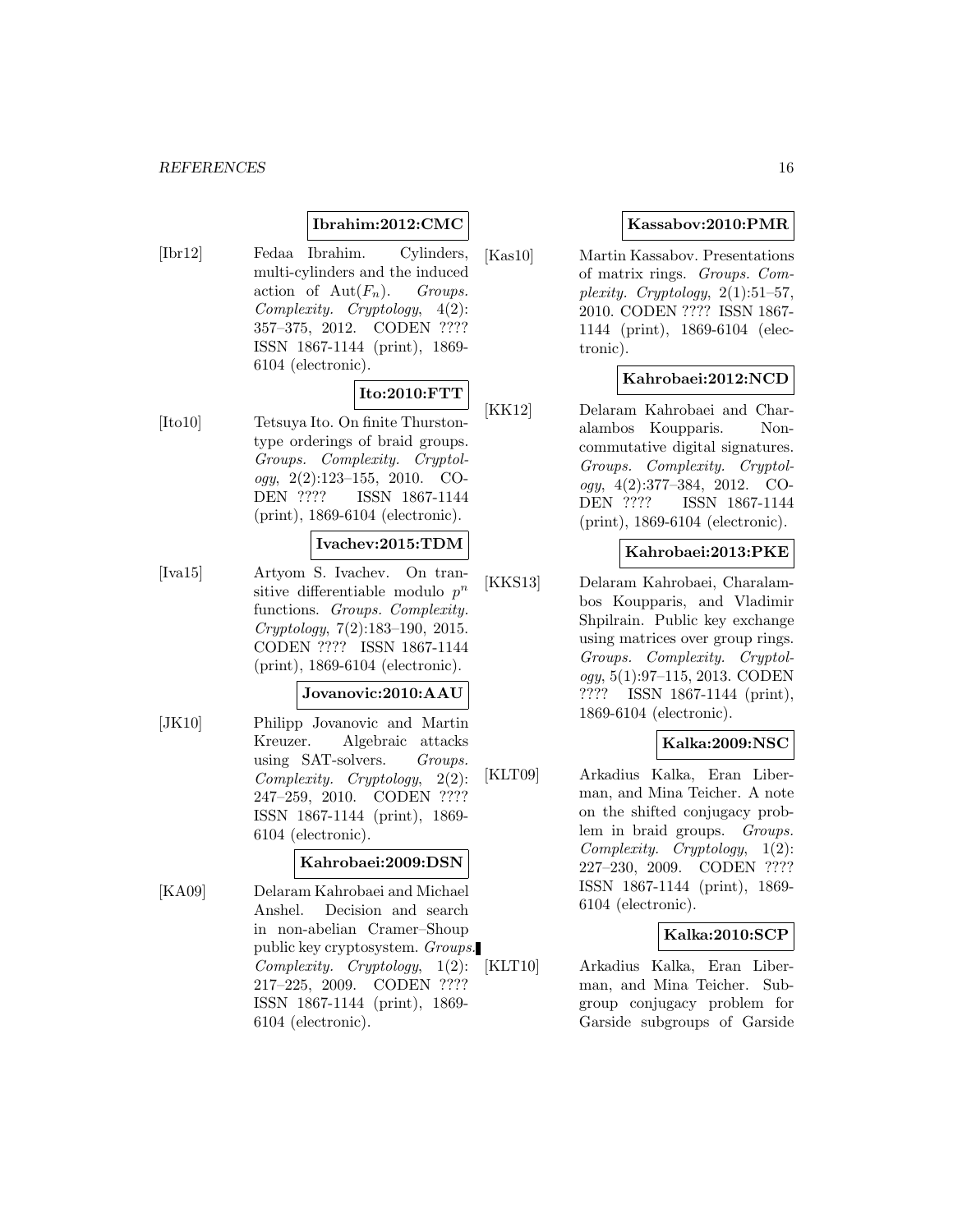groups. Groups. Complexity. Cryptology, 2(2):157–174, 2010. CODEN ???? ISSN 1867-1144 (print), 1869-6104 (electronic).

#### **Koblitz:2013:ALN**

[KM13] Neal Koblitz and Alfred Menezes. [KN18] Another look at non-uniformity. Groups. Complexity. Cryptol $oqy, 5(2):117-139, 2013. CO-$ DEN ???? ISSN 1867-1144 (print), 1869-6104 (electronic).

### **Kahrobaei:2019:SAA**

[KMK19] Delaram Kahrobaei and Keivan Mallahi-Karai. Some applications of arithmetic groups in cryptography. Groups. Complexity. Cryptology, 11(1): 25–??, May 2019. CODEN ???? ISSN 1867-1144 (print), 1869-6104 (electronic). URL https://www.degruyter.com/ view/j/gcc.2019.11.issue-1/gcc-2019-2002/gcc-2019- 2002.xml.

#### **Kharlampovich:2014:IWU**

[KMS14] Olga Kharlampovich, Alexei Myasnikov, and Denis Serbin. Infinite words and universal free actions. Groups. Complexity. Cryptology, 6(1):55–69, 2014. CODEN ???? ISSN 1867-1144 (print), 1869-6104 (electronic).

### **Kharlampovich:2019:ECC**

[KMT19] Olga Kharlampovich, Alexei Myasnikov, and Alexander Taam. Effective construction of covers of canonical Homdiagrams for equations over torsion-free hyperbolic groups.

Groups. Complexity. Cryptology, 11(2):83–101, November 2019. ISSN 1867-1144 (print), 1869-6104 (electronic).

### **Kaluba:2018:CNE**

Marek Kaluba and Piotr W. Nowak. Certifying numerical estimates of spectral gaps. Groups. Complexity. Cryptology,  $10(1):33-??$ , May 2018. CODEN ???? ISSN 1867- 1144 (print), 1869-6104 (electronic). URL https://www. degruyter.com/view/j/gcc. 2018.10.issue-1/gcc-2018- 0004/gcc-2018-0004.xml.

### **Kappe:2016:CNS**

[KNPS16] Luise-Charlotte Kappe, Daniela Nikolova-Popova, and Eric Swartz. On the covering number of small symmetric groups and some sporadic simple groups. Groups. Complexity. Cryptology, 8(2):135–154, November 2016. CODEN ???? ISSN 1867- 1144 (print), 1869-6104 (electronic).

#### **Kotov:2018:ASS**

[KPU18] Matvei Kotov, Dmitry Panteleev, and Alexander Ushakov. Analysis of secret sharing schemes based on Nielsen transformations. Groups. Complexity. Cryptology,  $10(1):1-??$ , May 2018. CODEN ???? ISSN 1867- 1144 (print), 1869-6104 (electronic). URL https://www. degruyter.com/view/j/gcc. 2018.10.issue-1/gcc-2018- 0001/gcc-2018-0001.xml.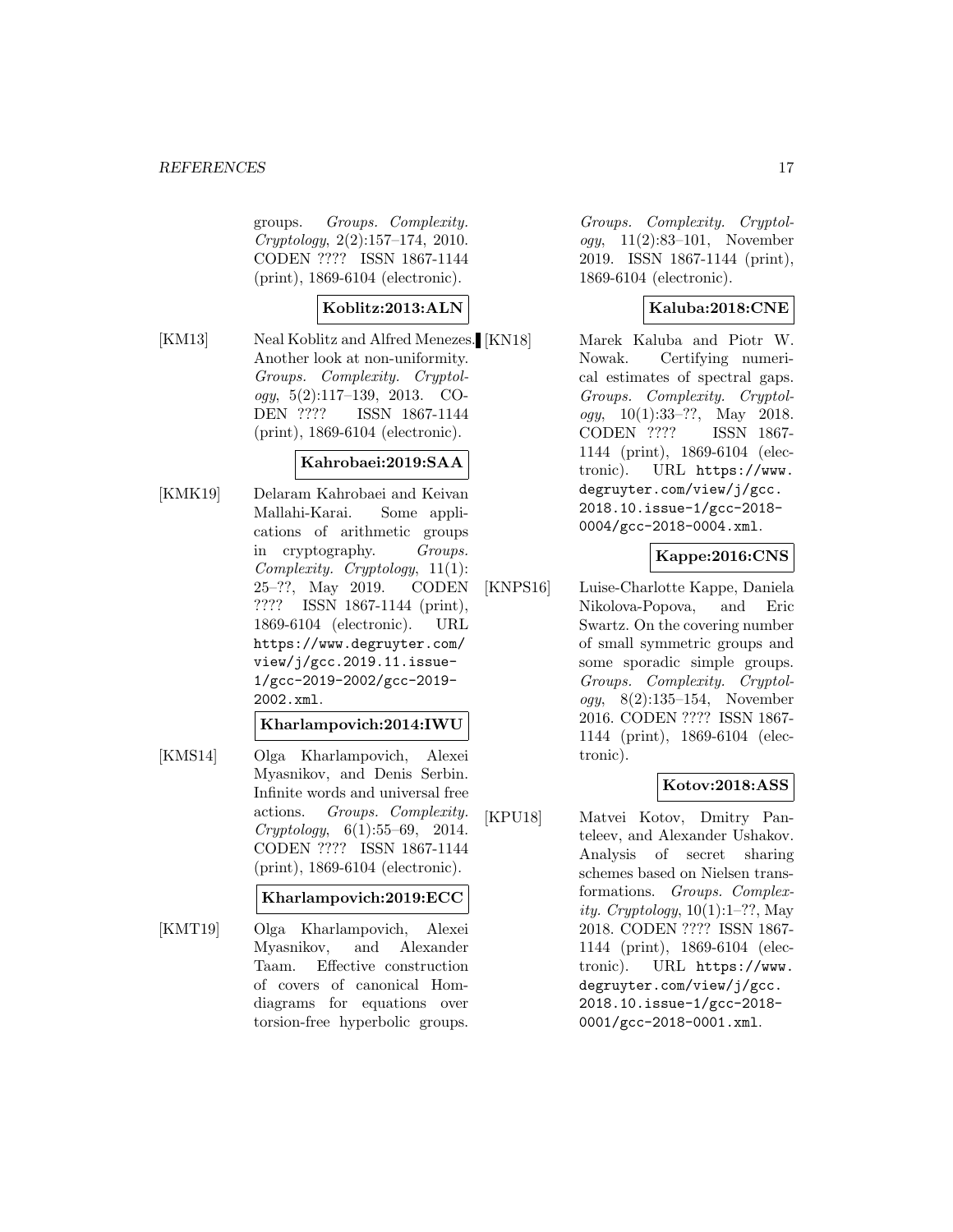#### *REFERENCES* 18

#### **Krammer:2013:AGA**

[Kra13] Daan Krammer. An asymmetric generalisation of Artin monoids. Groups. Complexity. Cryptology, 5(2):141–167, 2013. CODEN ???? ISSN 1867-1144 (print), 1869-6104 (electronic).

### **Kreuzer:2009:AAG**

[Kre09] Martin Kreuzer. Algebraic attacks galore! Groups. Complexity. Cryptology, 1(2):231–259, 2009. CODEN ???? ISSN 1867- 1144 (print), 1869-6104 (electronic).

### **Kron:2010:CGR**

[Krö10] Bernhard Krön. Cutting up graphs revisited — a short proof of Stallings' structure theorem. Groups. Complexity. Cryptol $oqy, 2(2):213-221, 2010. CO$ DEN ???? ISSN 1867-1144 (print), 1869-6104 (electronic).

**Kropholler:2019:CPC**

[KS19] Robert P. Kropholler and Davide Spriano. Closure properties in the class of multiple contextfree groups. Groups. Complexity. Cryptology,  $11(1):1-$ ??, May 2019. CODEN ???? ISSN 1867- 1144 (print), 1869-6104 (electronic). URL https://www. degruyter.com/view/j/gcc. 2019.11.issue-1/gcc-2019- 2004/gcc-2019-2004.xml.

#### **Kalka:2013:NAK**

[KT13] Arkadius Kalka and Mina Teicher. Non-associative key establishment for left distributive systems. Groups. Complexity. Cryptology, 5(2):169–191, 2013. CODEN ???? ISSN 1867-1144 (print), 1869-6104 (electronic).

### **Lohrey:2012:ASC**

[Loh12] Markus Lohrey. Algorithms on SLP-compressed strings: a survey. Groups. Complexity. Cryptology, 4(2):241–299, 2012. CO-DEN ???? ISSN 1867-1144 (print), 1869-6104 (electronic).

#### **Lakin:2009:SCW**

[LT09] Stephen R. Lakin and Richard M. Thomas. Space complexity and word problems of groups. Groups. Complexity. Cryptology,  $1(2):261-273$ ,  $2009$ . CO-DEN ???? ISSN 1867-1144 (print), 1869-6104 (electronic).

#### **Longrigg:2009:PAC**

[LU09] Jonathan Longrigg and Alexander Ushakov. A practical attack on a certain braid group based shifted conjugacy authentication protocol. Groups. Complexity. Cryptology, 1(2):275–286, 2009. CODEN ???? ISSN 1867- 1144 (print), 1869-6104 (electronic).

#### **Lewis:2012:IEF**

[LW12] Mark L. Lewis and James B. Wilson. Isomorphism in expanding families of indistinguishable groups. Groups. Complexity. Cryptology, 4(1): 73–110, 2012. CODEN ???? ISSN 1867-1144 (print), 1869- 6104 (electronic).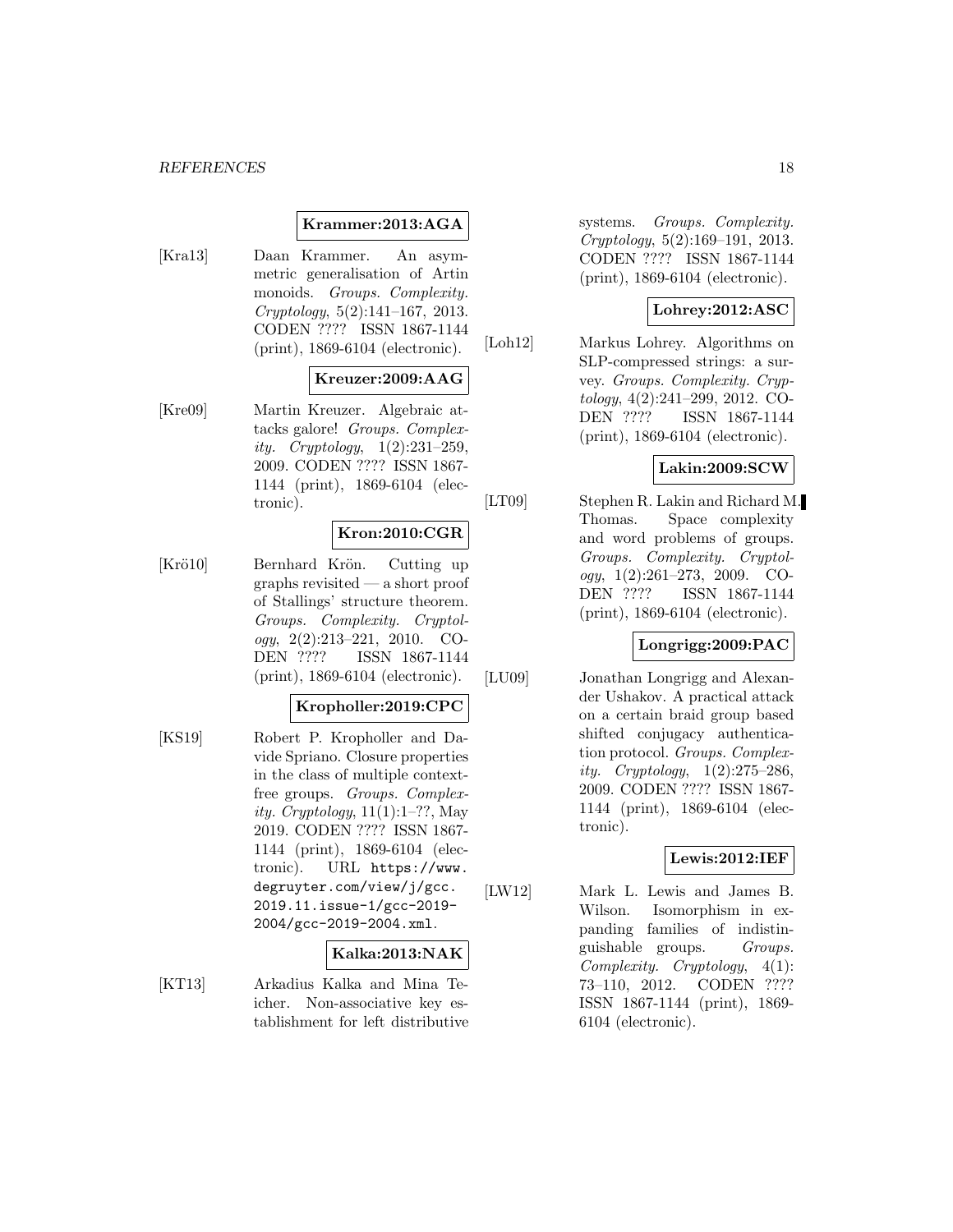#### **Maclachlan:2009:ENE**

- 
- [Mac09] C. Maclachlan. Existence and non-existence of torsion in maximal arithmetic Fuchsian groups. Groups. Complexity. Cryptology, 1(2):287–295, 2009. CODEN ???? ISSN 1867-1144 (print), 1869-6104 (electronic).

### **Mahalanobis:2010:DLP**

[Mah10] Ayan Mahalanobis. The discrete logarithm problem in the group of non-singular circulant matrices. Groups. Complexity. Cryptology, 2(1):83–89, 2010. CODEN ???? ISSN 1867-1144 (print), 1869-6104 (electronic).

### **Miller:2011:ICM**

[Mil11] Russell Miller. An introduction to computable model theory on groups and fields. Groups. Complexity. Cryptology,  $3(1):25-45$ , 2011. CODEN ???? ISSN 1867- 1144 (print), 1869-6104 (electronic).

#### **Miller:2014:FR**

[Mil14] Charles F. Miller, III. Friends and relatives of  $BS(1, 2)$ . Groups. Complexity. Cryptology, 6(2):73–80, 2014. CODEN ???? ISSN 1867-1144 (print), 1869-6104 (electronic).

### **Monico:2015:CSU**

[MN15] Chris Monico and Mara D. Neusel. Cryptanalysis of a system using matrices over group rings. Groups. Complexity. Cryptology, 7(2):175–182, 2015. CODEN ???? ISSN 1867-1144 (print), 1869-6104 (electronic).

### **Monico:2019:CHF**

[Mon19] Chris Monico. Cryptanalysis of a hash function, and the modular subset sum problem. Groups. Complexity. Cryptology,  $11(1):17-??$ , May 2019. CODEN ???? ISSN 1867- 1144 (print), 1869-6104 (electronic). URL https://www. degruyter.com/view/j/gcc. 2019.11.issue-1/gcc-2019- 2001/gcc-2019-2001.xml.

### **Myasnikov:2014:DCF**

[MR14] Alexei Myasnikov and Vitalii Roman'kov. Diophantine cryptography in free metabelian groups: theoretical base. Groups. Complexity. Cryptology, 6(2):103–120, 2014. CO-DEN ???? ISSN 1867-1144 (print), 1869-6104 (electronic).

#### **Myasnikov:2015:LDA**

[MR15] Alexei Myasnikov and Vitaliı̆ Roman'kov. A linear decomposition attack. Groups. Complexity. Cryptology, 7(1):81–94, 2015. CODEN ???? ISSN 1867- 1144 (print), 1869-6104 (electronic).

#### **Mishchenko:2017:KPN**

[MT17] Alexei Mishchenko and Alexander Treier. Knapsack problem for nilpotent groups. Groups. Complexity. Cryptology, 9(1): 87–??, May 2017. CODEN ???? ISSN 1867-1144 (print), 1869- 6104 (electronic). URL https: //www.degruyter.com/view/ j/gcc.2017.9.issue-1/gcc-2017-0006/gcc-2017-0006.xml.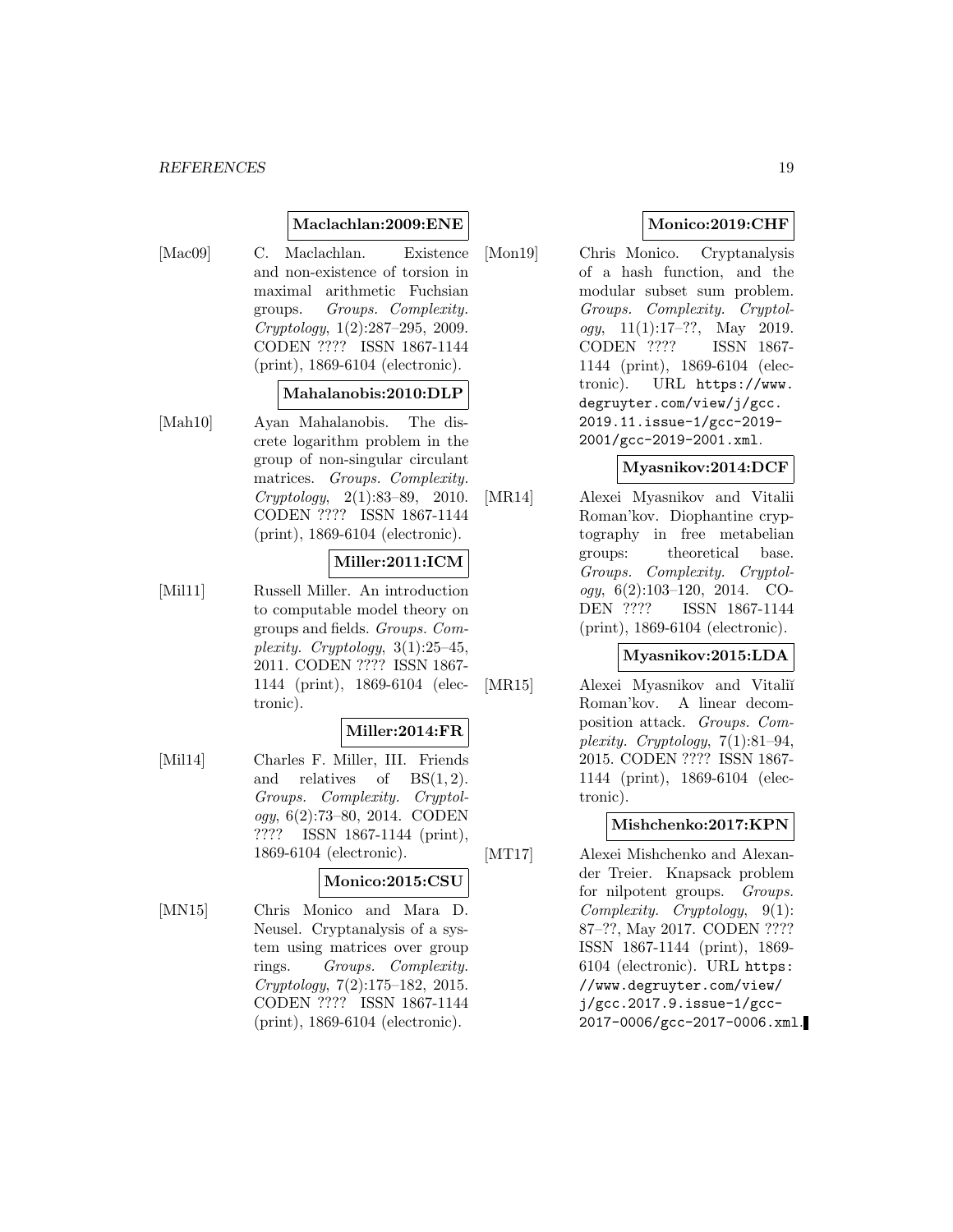### **Myasnikov:2009:CAA**

[MU09] Alex D. Myasnikov and Alexander Ushakov. Cryptanalysis of the Anshel–Anshel–Goldfeld– Lemieux key agreement protocol. Groups. Complexity. Cryptology, 1(1):63–75, 2009. CO-DEN ???? ISSN 1867-1144 (print), 1869-6104 (electronic).

### **Mosina:2011:SLL**

[MU11a] Natalia Mosina and Alexander Ushakov. Strong law of large numbers on graphs and groups. Groups. Complexity. Cryptology, 3(1):67–103, 2011. CODEN ???? ISSN 1867-1144 (print), 1869-6104 (electronic).

### **Myasnikov:2011:RVK**

[MU11b] Alexei Myasnikov and Alexander Ushakov. Random van Kampen diagrams and algorithmic problems in groups. Groups. Complexity. Cryptol $oqy, 3(1):121-185, 2011. CO-$ DEN ???? ISSN 1867-1144 (print), 1869-6104 (electronic).

### **Myasnikov:2014:QAD**

[MU14] Alexey D. Myasnikov and Alexander Ushakov. Quantum algorithm for discrete logarithm problem for matrices over finite group rings. Groups. Complexity. Cryptology,  $6(1):31-36$ , 2014. CODEN ???? ISSN 1867- 1144 (print), 1869-6104 (electronic).

#### **Miasnikov:2017:LSC**

[MV17] Alexei Miasnikov and Svetla Vassileva. Log-space conjugacy problem in the Grigorchuk group. Groups. Complexity. Cryptology, 9(1):77– ??, May 2017. CODEN ???? ISSN 1867-1144 (print), 1869- 6104 (electronic). URL https: //www.degruyter.com/view/ j/gcc.2017.9.issue-1/gcc-2017-0005/gcc-2017-0005.xml.

### **Myasnikov:2009:GCC**

[Mya09] Alex D. Myasnikov. Generic case complexity and one-way functions. Groups. Complexity. Cryptology, 1(1):13–31, 2009. CODEN ???? ISSN 1867-1144 (print), 1869-6104 (electronic).

#### **Majewicz:2009:PCN**

[MZ09] Stephen Majewicz and Marcos Zyman. Power-commutative nilpotent R-powered groups. Groups. Complexity. Cryptology, 1(2):297–309, 2009. CO-DEN ???? ISSN 1867-1144 (print), 1869-6104 (electronic).

#### **Marko:2017:PKC**

[MZJ17] František Marko, Alexandr N. Zubkov, and Martin Juráš. Public-key cryptosystem based on invariants of diagonalizable groups. Groups. Complexity. Cryptology, 9(1):31– ??, May 2017. CODEN ???? ISSN 1867-1144 (print), 1869- 6104 (electronic). URL https: //www.degruyter.com/view/ j/gcc.2017.9.issue-1/gcc-2017-0003/gcc-2017-0003.xml.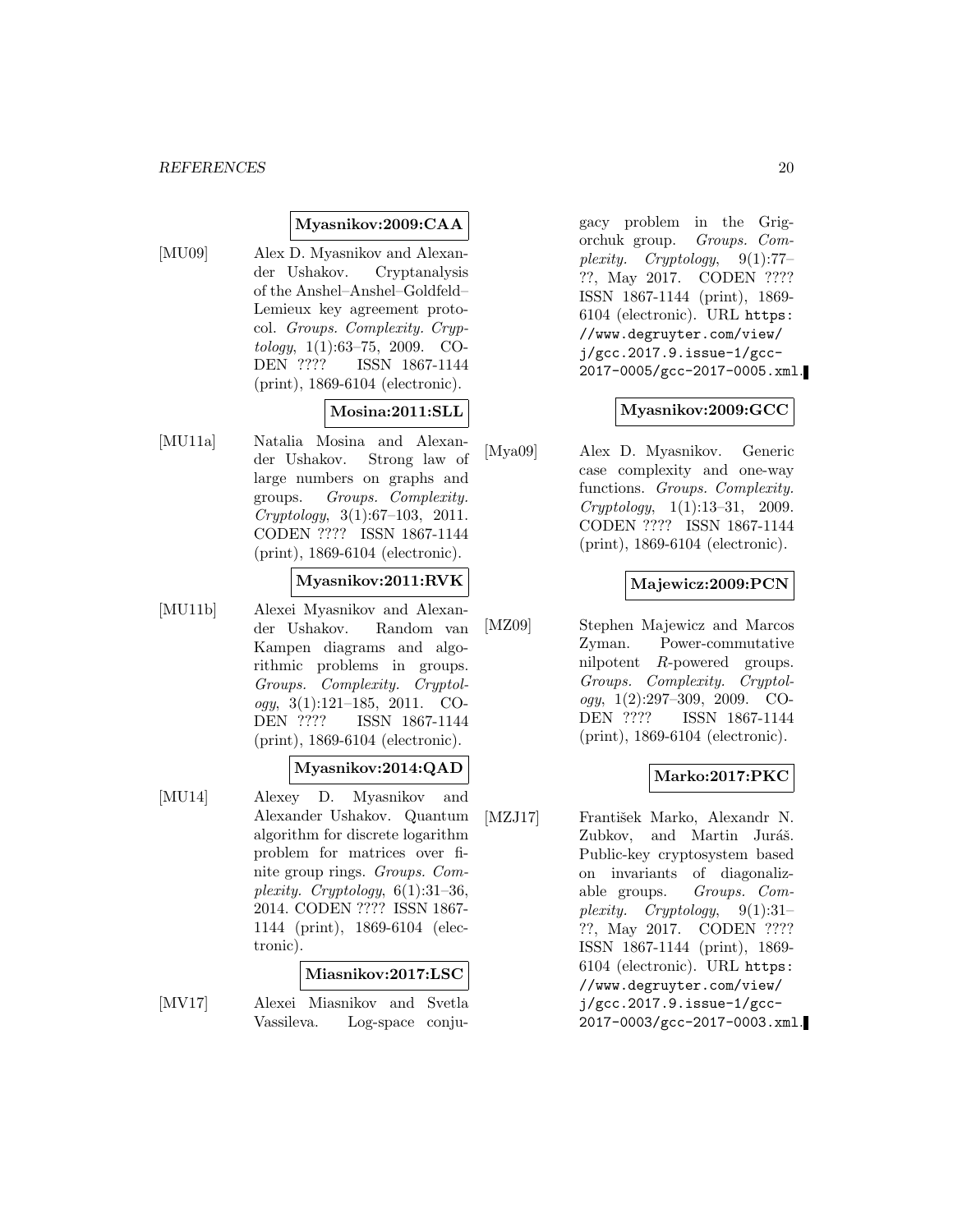#### **Neumann-Brosig:2010:NHH**

[NBR10] Matthias Neumann-Brosig and Gerhard Rosenberger. A note on the homology of hyperbolic groups. Groups. Complexity. Cryptology, 2(2):203–212, 2010. CODEN ???? ISSN 1867-1144 (print), 1869-6104 (electronic).

### **Neupane:2012:TPK**

[Neu12] Kashi Neupane. Two-party key establishment: from passive to active security without introducing new assumptions. Groups. Complexity. Cryptology, 4(1):1–17, 2012. CODEN ???? ISSN 1867-1144 (print), 1869-6104 (electronic).

### **Noskov:2016:GCC**

[NR16] Gennady A. Noskov and Alexander N. Rybalov. Generic case complexity of the graph isomorphism problem. Groups. Complexity. Cryptology, 8(1):9–20, 2016. CODEN ???? ISSN 1867- 1144 (print), 1869-6104 (electronic).

#### **Orevkov:2015:ARQ**

[Ore15] Stepan Yu. Orevkov. Algorithmic recognition of quasipositive 4-braids of algebraic length three. Groups. Complexity. Cryptology, 7(2):157–173, 2015. CODEN ???? ISSN 1867-1144 (print), 1869-6104 (electronic).

#### **Osin:2009:UTT**

[Osi09] D. Osin. On the universal theory of torsion and lacunary hyperbolic groups. Groups.

Complexity. Cryptology, 1(2): 311–319, 2009. CODEN ???? ISSN 1867-1144 (print), 1869- 6104 (electronic).

#### **Pramanik:2019:RSS**

[PA19] Jyotirmoy Pramanik and Avishek Adhikari. Ramp secret sharing with cheater identification in presence of rushing cheaters. Groups. Complexity. Cryptology, 11(2):103–113, November 2019. ISSN 1867-1144 (print), 1869-6104 (electronic).

#### **Panteleev:2019:CSP**

[PU19] Dmitry Panteleev and Alexander Ushakov. Conjugacy search problem and the Andrews– Curtis conjecture. Groups. Complexity. Cryptology, 11(1): 43–??, May 2019. CODEN ???? ISSN 1867-1144 (print), 1869-6104 (electronic). URL https://www.degruyter.com/ view/j/gcc.2019.11.issue-1/gcc-2019-2005/gcc-2019- 2005.xml.

#### **Pueschel:2016:HGD**

[Pue16] Kristen Pueschel. Hydra group doubles are not residually finite. Groups. Complexity. Cryp $tology, 8(2):163-170, November$ 2016. CODEN ???? ISSN 1867- 1144 (print), 1869-6104 (electronic).

#### **Romankov:2012:EG**

[Rom12] Vitali˘ı Roman'kov. Equations over groups. Groups. Complexity. Cryptology,  $4(2):191-239$ ,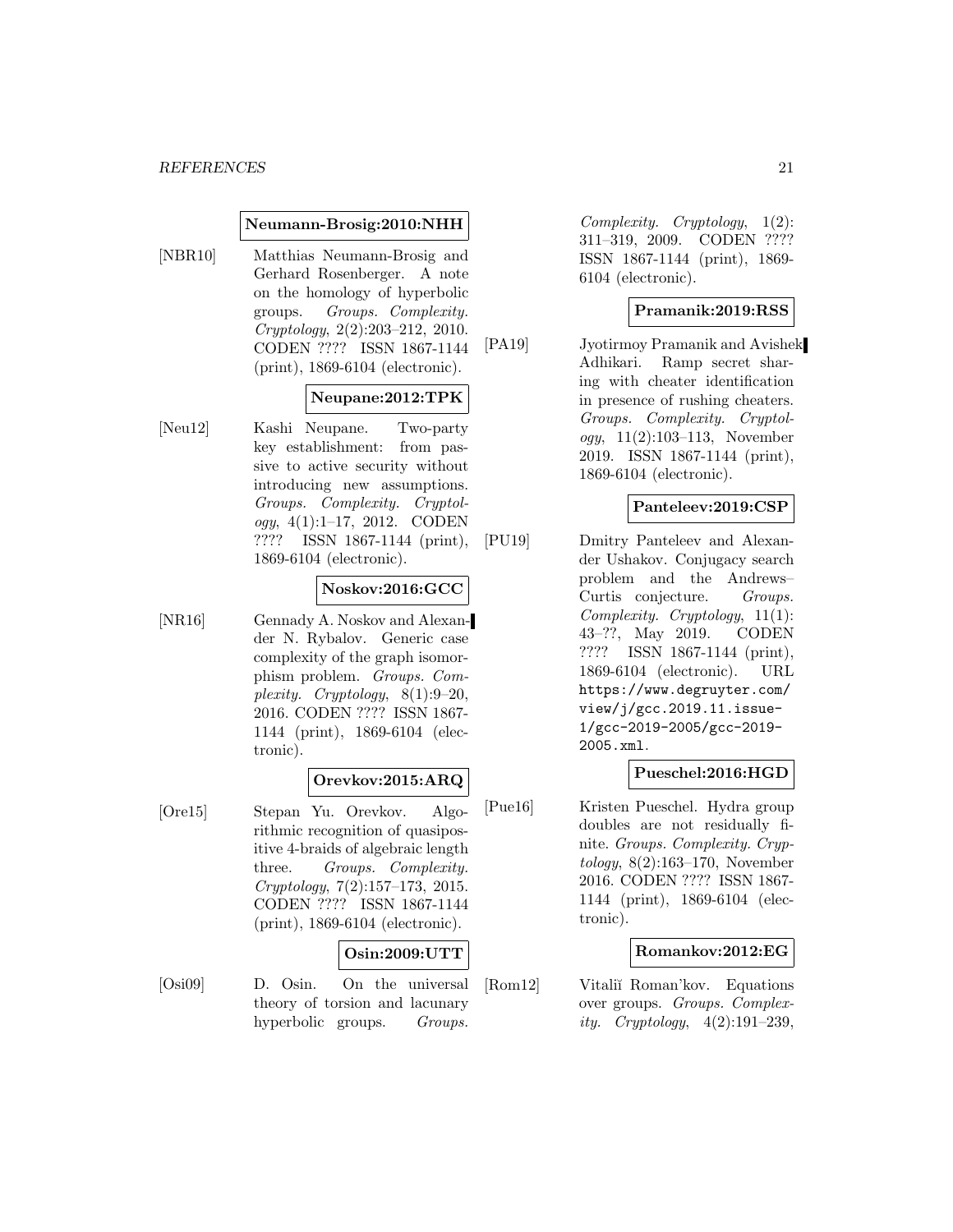2012. CODEN ???? ISSN 1867- 1144 (print), 1869-6104 (electronic).

# **Romankov:2015:NPP**

[Rom15] Vitalii A. Roman'kov. New probabilistic public-key encryption based on the RSA cryptosystem. Groups. Complexity. Cryptology, 7(2):153–156, 2015. CODEN ???? ISSN 1867-1144 (print), 1869-6104 (electronic).

### **Romankov:2016:NDA**

[Rom16] Vitali˘ı Roman'kov. A nonlinear decomposition attack. Groups. Complexity. Cryptology, 8(2): 197–207, November 2016. CO-DEN ???? ISSN 1867-1144 (print), 1869-6104 (electronic).

### **Romankov:2017:CCP**

[Rom17] Vitali˘ı Roman'kov. Cryptanalysis of a combinatorial public key cryptosystem. Groups. Complexity. Cryptology,  $9(2):125-??$ , November 2017. ISSN 1867- 1144 (print), 1869-6104 (electronic). URL https://doi. org/10.1515/gcc-2017-0013.

#### **Romankov:2018:TGS**

[Rom18] Vitaly Roman'kov. Two general schemes of algebraic cryptography. Groups. Complexity.  $Cryptology, 10(2):83-??,$ November 2018. ISSN 1867- 1144 (print), 1869-6104 (electronic). URL https://doi. org/10.1515/gcc-2018-0009.

### **Romanakov:2019:IVA**

[Rom19] Vitali˘ı Roman'kov. An improved version of the AAG cryptographic protocol. Groups. Complexity. Cryptology, 11(1): 35–??, May 2019. CODEN ???? ISSN 1867-1144 (print), 1869-6104 (electronic). URL https://www.degruyter.com/ view/j/gcc.2019.11.issue-1/gcc-2019-2003/gcc-2019- 2003.xml.

### **Rosenberger:2009:SBB**

[Ros09] Gerhard Rosenberger. A short biography of Ben Fine. Groups. Complexity. Cryptology, 1(2): 141–142, 2009. CODEN ???? ISSN 1867-1144 (print), 1869- 6104 (electronic).

### **Rosenmann:2013:ISF**

[Ros13] Amnon Rosenmann. On the intersection of subgroups in free groups: echelon subgroups are inert. Groups. Complexity. Cryptology, 5(2):211–221, 2013. CODEN ???? ISSN 1867-1144 (print), 1869-6104 (electronic).

# **Riley:2014:PWW**

[RS14] Tim R. Riley and Andrew W. Sale. Palindromic width of wreath products, metabelian groups, and  $\max_{n}$  solvable groups. Groups. Complexity. Cryptology, 6(2):121–132, 2014. CODEN ???? ISSN 1867-1144 (print), 1869-6104 (electronic).

### **Rybalov:2013:GCD**

[Ryb13] Alexander Rybalov. Generic complexity of the Diophantine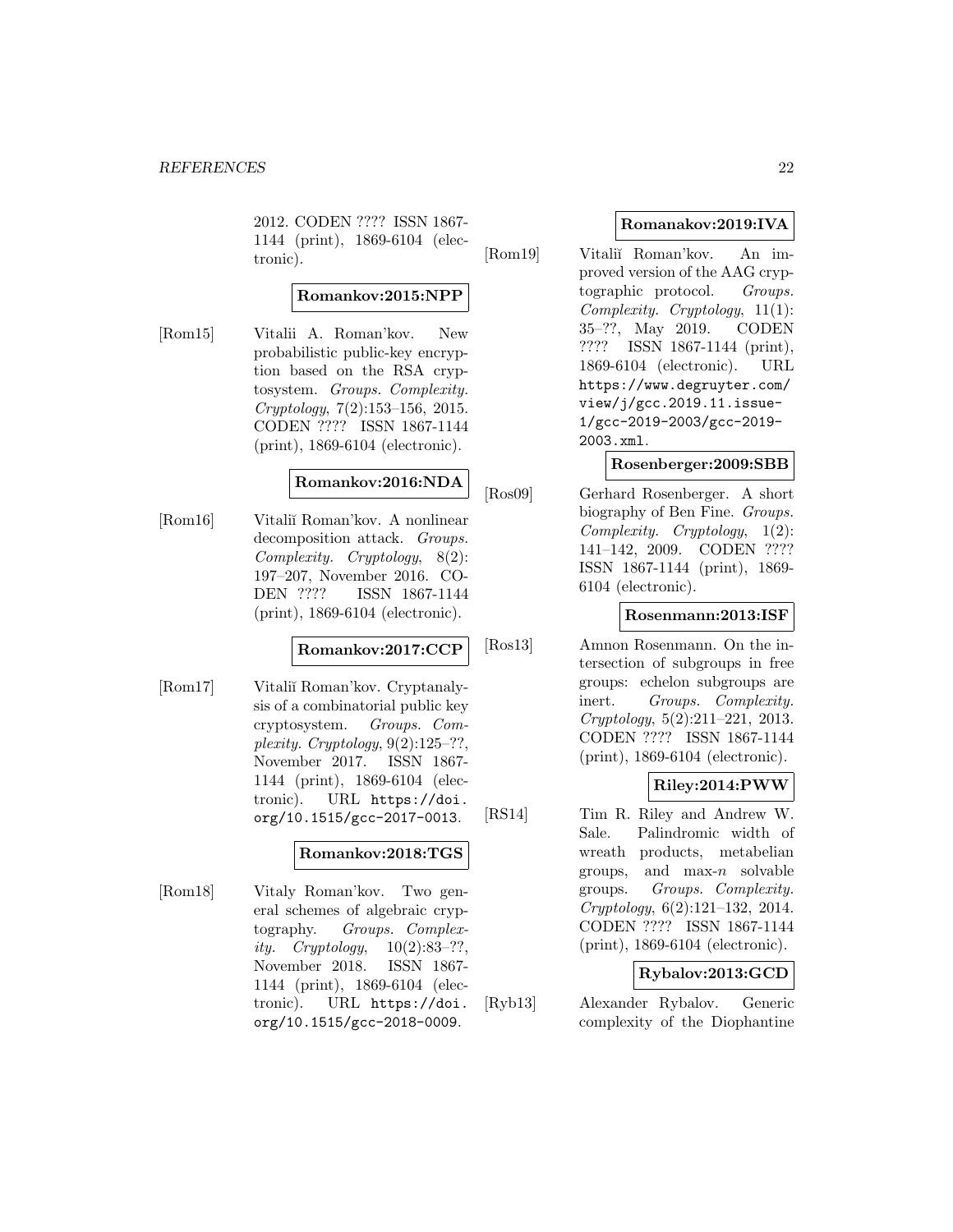problem. Groups. Complexity. Cryptology, 5(1):25–30, 2013. CODEN ???? ISSN 1867-1144 (print), 1869-6104 (electronic).

### **Rybalov:2015:GCS**

[Ryb15] Alexander Rybalov. On the generic complexity of the searching graph isomorphism problem. Groups. Complexity. Cryptology, 7(2):191–193, 2015. CODEN ???? ISSN 1867-1144 (print), 1869-6104 (electronic).

### **Rybalov:2017:GHB**

[Ryb17] Alexander Rybalov. Generic hardness of the Boolean satisfiability problem. Groups. Complexity. Cryptology,  $9(2):151-??$ , November 2017. ISSN 1867- 1144 (print), 1869-6104 (electronic). URL https://doi. org/10.1515/gcc-2017-0008.

#### **Sahattchieve:2015:CHQ**

[Sah15] Jordan Sahattchieve. On convex hulls and the quasiconvex subgroups of  $F_m \times \mathbf{Z}^n$ . Groups. Complexity. Cryptology, 7(1): 69–80, 2015. CODEN ???? ISSN 1867-1144 (print), 1869- 6104 (electronic).

### **Schridde:2016:CDL**

[Sch16] Christian Schridde. Computing discrete logarithms using  $\mathcal{O}((\log q)^2)$  operations from  $\{+, -, \times, \div, \&\}.$  Groups. Complexity. Cryptology, 8(2):91– 107, November 2016. CODEN ???? ISSN 1867-1144 (print), 1869-6104 (electronic).

### **Shamsabad:2019:RNS**

[SDR19] Mohammad Reza Mirzaee Shamsabad, Seyed Mojtaba Dehnavi, and Akbar Mahmoodi Rishakani. Randomized nonlinear software-oriented MDS diffusion layers. Groups. Complexity. Cryptology, 11(2):123–131, November 2019. ISSN 1867- 1144 (print), 1869-6104 (electronic).

### **Shevlyakov:2010:AGN**

[She10] A. Shevlyakov. Algebraic geometry over natural numbers. The classification of coordinate monoids. Groups. Complexity. Cryptology, 2(1):91–111, 2010. CODEN ???? ISSN 1867-1144 (print), 1869-6104 (electronic).

### **Shevlyakov:2016:IAS**

[She16] Artem N. Shevlyakov. On irreducible algebraic sets over linearly ordered semilattices. Groups. Complexity. Cryptology, 8(2):187–195, November 2016. CODEN ???? ISSN 1867- 1144 (print), 1869-6104 (electronic).

### **Shevlyakov:2019:GAU**

[She19] Artem N. Shevlyakov. On group automorphisms in universal algebraic geometry. Groups. Complexity. Cryptology, 11(2): 115–121, November 2019. ISSN 1867-1144 (print), 1869-6104 (electronic).

### **Shnaps:2009:WCP**

[Shn09] Daniella Bak Shnaps. The word and conjugacy problem for shuf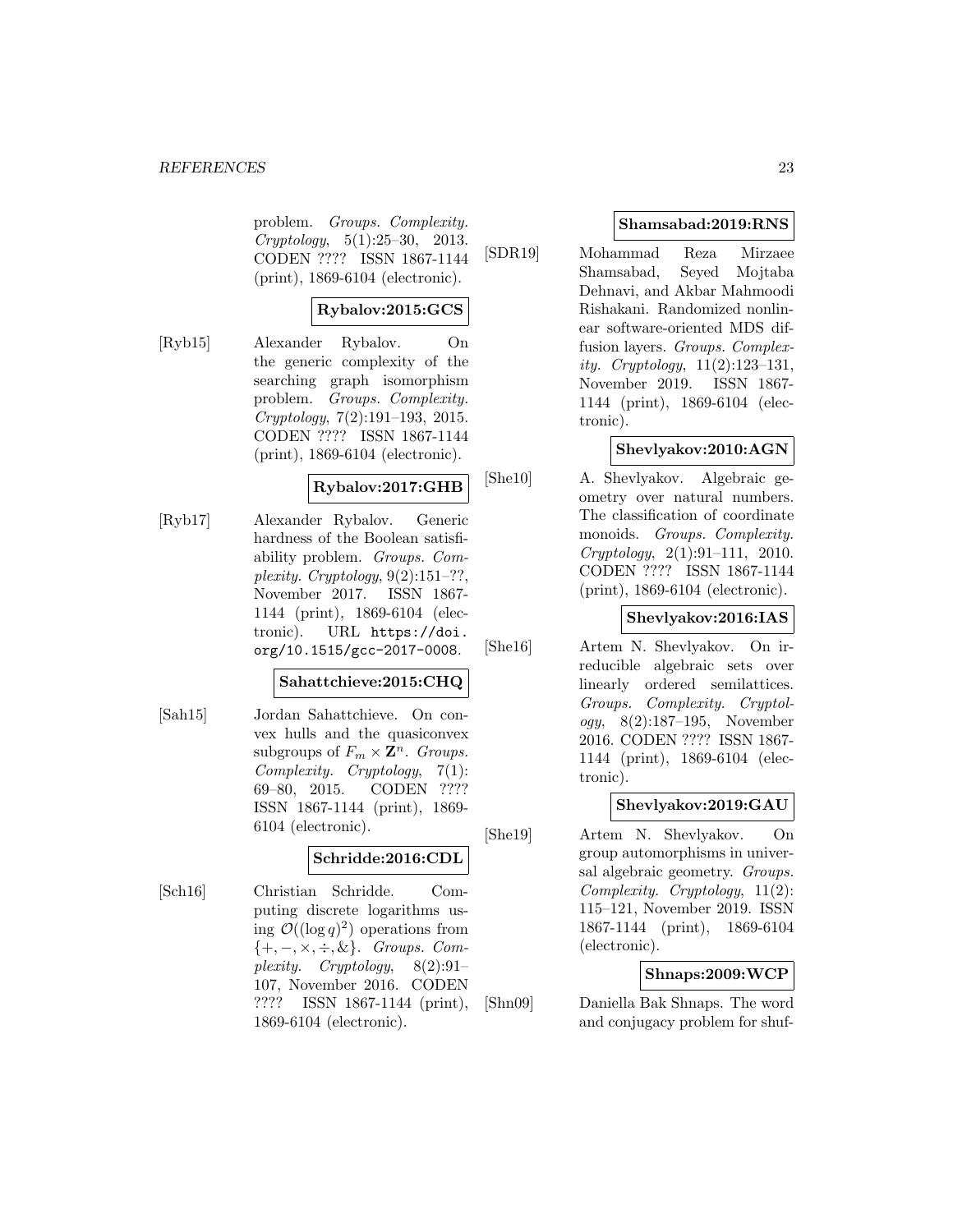fle groups. Groups. Complexity. Cryptology, 1(2):143–164, 2009. CODEN ???? ISSN 1867-1144 (print), 1869-6104 (electronic).

### **Shpilrain:2010:SWP**

[Shp10] Vladimir Shpilrain. Search and witness problems in group theory. Groups. Complexity. Cryptology, 2(2):231–246, 2010. CO-DEN ???? ISSN 1867-1144 (print), 1869-6104 (electronic).

### **Shpilrain:2014:DBI**

[Shp14] Vladimir Shpilrain. Decoybased information security. Groups. Complexity. Cryptology,  $6(2):149-155$ ,  $2014$ . CO-DEN ???? ISSN 1867-1144 (print), 1869-6104 (electronic).

### **Shpilrain:2016:CLF**

[SS16] Vladimir Shpilrain and Bianca Sosnovski. Compositions of linear functions and applications to hashing. Groups. Complexity. Cryptology,  $8(2):155-161$ , November 2016. CODEN ???? ISSN 1867-1144 (print), 1869- 6104 (electronic).

### **Shahryari:2017:DPV**

[SS17] Mohammad Shahryari and Artem Shevlyakov. Direct products, varieties, and compactness conditions. Groups. Complexity. Cryptology,  $9(2):159-??$ , November 2017. ISSN 1867- 1144 (print), 1869-6104 (electronic). URL https://doi. org/10.1515/gcc-2017-0011.

### **Seberry:2011:NGD**

[STT11] Jennifer Seberry, Vinhbuu To, and Dongvu Tonien. A new generic digital signature algorithm. Groups. Complexity. Cryptology, 3(2):221–237, 2011. CODEN ???? ISSN 1867-1144 (print), 1869-6104 (electronic).

### **Schleimer:2019:GTS**

[SW19] Saul Schleimer and Bert Wiest. Garside theory and subsurfaces: Some examples in braid groups. Groups. Complexity. Cryptol*ogy*,  $11(2):61-75$ , November 2019. ISSN 1867-1144 (print), 1869-6104 (electronic).

# **Shpilrain:2009:UDP**

[SZ09] Vladimir Shpilrain and Gabriel Zapata. Using decision problems in public key cryptography. Groups. Complexity. Cryptology, 1(1):33–49, 2009. CO-DEN ???? ISSN 1867-1144 (print), 1869-6104 (electronic).

# **Silva:2018:FGS**

[SZ18] Pedro V. Silva and Alexander Zakharov. On finitely generated submonoids of virtually free groups. Groups. Complexity. Cryptology,  $10(2):63-??$ . November 2018. ISSN 1867- 1144 (print), 1869-6104 (electronic). URL https://doi. org/10.1515/gcc-2018-0009.

#### **Timoshenko:2017:RSE**

[Tim17] Evgeny I. Timoshenko. A remark on spherical equations in free metabelian groups. Groups.